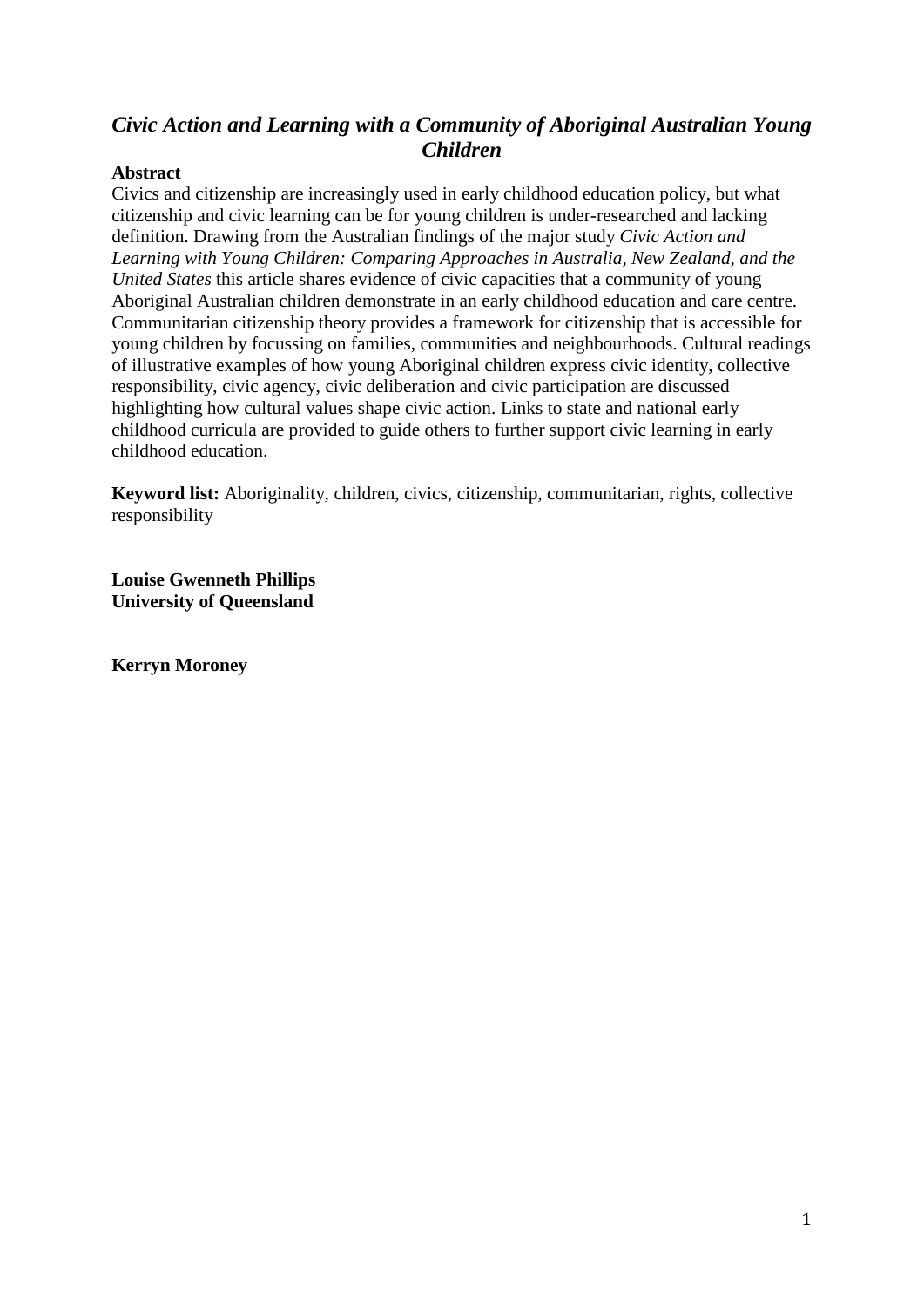## *Civic Action and Learning with a Community of Aboriginal Australian Young Children*

#### **Acknowledgement:**

We acknowledge and graciously thank the custodians and community members of Wakka Wakka Country for welcoming the research team into their community to enter the worlds of their beautiful children.

We are concerned about the lack of support for children as contributing citizens. Not nation state citizenship but "what it means to be a political agent" (Tjisterman, 2014, p. 178), that is, what it means to have rights and responsibilities in the polis – the public sphere. Particularly participatory rights such as, the right to freedom of opinion (Article 12 United Nations Convention on the Rights of the Child (UNCRC), 1989), the right to freedom of expression (Article 13 UNCRC), freedom of thought conscience and religion (Article 14 UNCRC), right to access information and media (Article 17 UNCRC), and rights to actively participate in society (Article 29 United Nations Declaration of Human Rights, 1948). The United Nations Convention on the Rights of the Child (1989) does not include any reference to responsibilities for children, hence the inclusion Article 29 of UN Declaration of Human Rights, which states "Everyone has duties to the community in which alone the free and full development of his personality is possible". Responsibilities are only inferred for parents, custodians, and families for caring for the child in the UNCRC. Paternalistic and protective discourses vehemently guard children from responsibilities, especially in economically rich countries where there is greater scope for ideas of children as innocent to be indulged, so that children are protected/removed from economic and civic responsibilities. Responsibilities in this line of thinking are understood as obligations, so children are not expected to contribute, because they are understood as not fully developed, that is, "citizens-in-waiting" (Lister, 2007).

But what if responsibility is understood as the ability to respond, as Barad (2010) explains in her theory of agential realism, a matter of inviting, welcoming and enabling the response of the Other. Without responsibilities included with rights, children are excluded from social and political decision-making. Public debates are largely an adult domain. Adults make decisions on children's behalf – in the family, at schools and in broader society. Yet children are aware of social and political issues and are capable of responding to these issues, through discussion and offering workable suggestions. As Louise found when sharing persona doll stories (author, 2005) and later when she shared a broad range of social justice stories with young children (author, 2010) and as have many others in varying studies with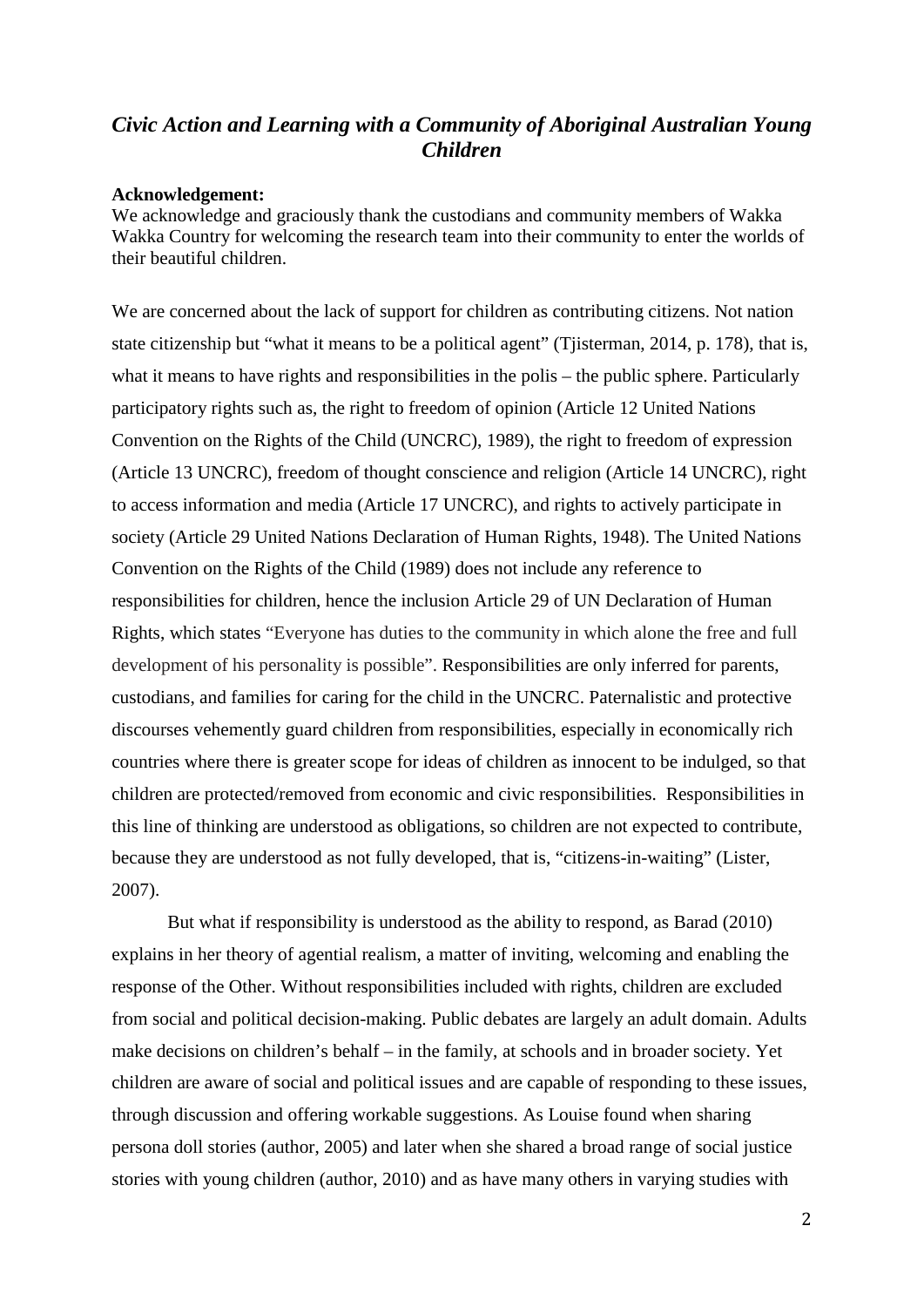young children (e.g., Bartlett, 2008, Davis, 2010). Throughout her research, Louise has witnessed young children initiating social actions to redress injustices as active citizenship, as active contributors to the social cohesion of society (Phillips, 2010, 2011, 2014).

The word citizen is increasingly used in early childhood education policy, for example the *Supporting young children's rights Statement of intent 2015-2018* (Australian Human Rights Commission, & Early Childhood Australia, 2015), names "Engaged civics and citizenship" as one of its five themes. The document is a landmark document internationally for embedding actions for children to know their rights (author, 2016). The focus of the Statement is on specifying educator roles, for example, to "recognise children as active citizens who have a role in contributing to their broader community whilst respecting and acknowledging each child's evolving capacity" (2015, p. 12). Though what children as active citizens can be, is not specified, aside from someone who exercises "civic rights and responsibilities" and is "a participant in the digital world" (p. 13). People generally don't know what citizenship can be for children, potentially due to the pronounced lack of studies in the early years, as noted in the US Spencer Foundation's commissioned review of empirical research in civic learning and action research in K-12 education (Flanagan, 2012). To date there have been few studies on young children's citizenship in early childhood settings (e.g., Page, 2008; Bath & Karlsson, 2016). And further these studies largely worked with middle class well–resourced children.

This noticeable gap in research on children's citizenship for marginalised children in early childhood settings motivated Jenn Keys Adair (University of Texas) and Jenny Ritchie (University of Victoria, Wellington) and Louise to develop a three-year ethnographic study titled *Civic Action and Learning with Young Children: Comparing Approaches in Australia, New Zealand, and the United States* (funded by the US Spencer Foundation). We sought to understand what citizenship could mean in early childhood by identifying: 1) civic actions that young children demonstrate; 2) educational strategies and/or environments that cultivate authentic civic action in young children in kindergarten settings; and 3) national and cultural conceptualisations of young children and their role in mediating children, family and teacher participation in civic action. Australian findings from this study with and Aboriginal early childhood education and care centre are discussed in this article. To our knowledge, this is the first study to investigate citizenship for Aboriginal children in early childhood education.

#### **Citizenship theory**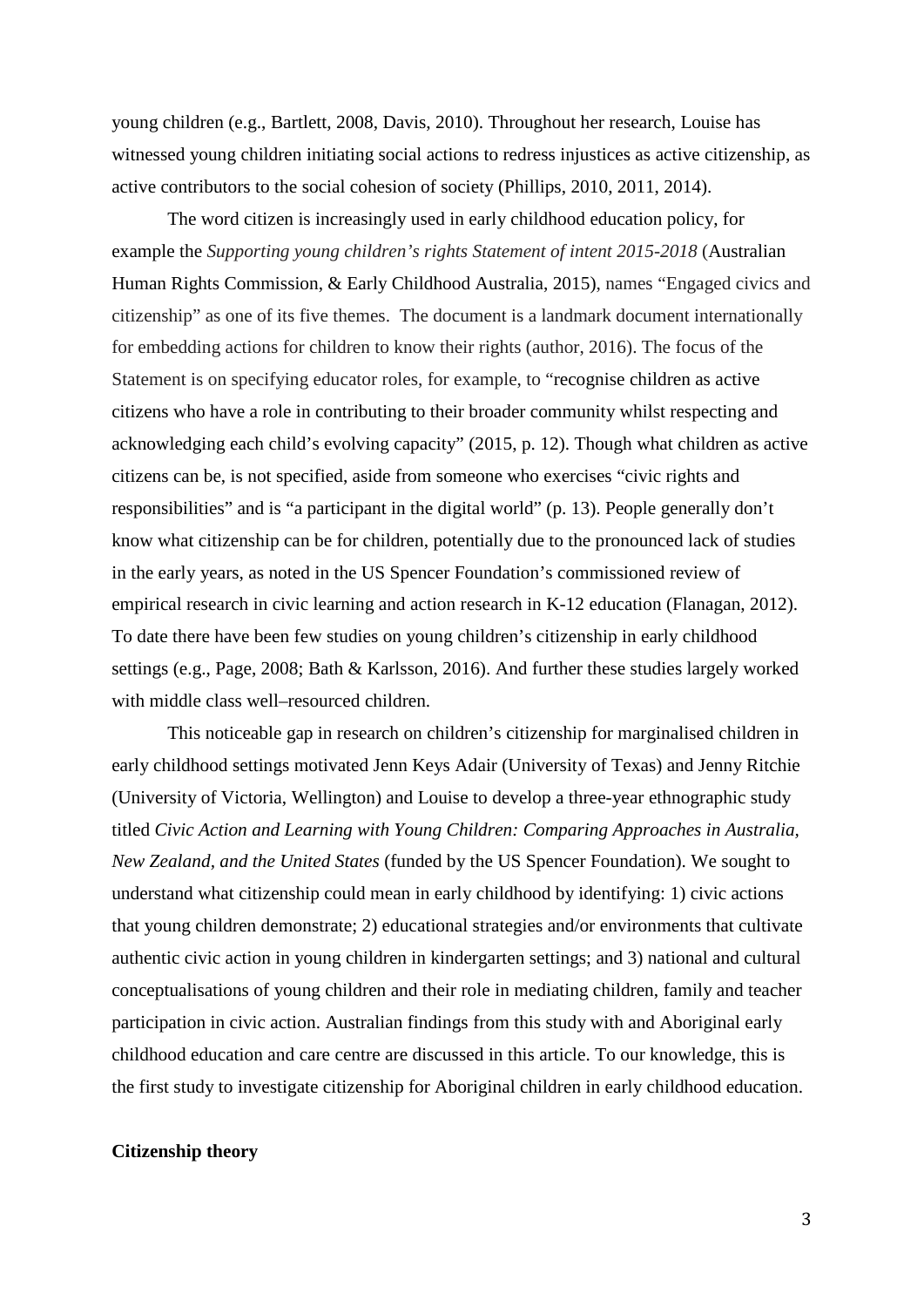To speak to the discipline of citizenship studies, we assessed the main approaches to citizenship of liberalism, republicanism, communitarianism and cosmopolitanism to identify applicability for young children. Children's economic dependency excluded liberalism, as it constructs citizens as independent wage earners (Lister 2007), further it perceives rights as an entitlement for protection of the individual's interests (Dahlgren, 2006)*.* The recent influence of socio-cultural theory has recognised that cultural and social factors are significant contributors to learning, alerting to the limitations of individualism. Republicanism focuses on civic virtue for nationhood, with strong patriotic identity and fundamentalism (Honohan, 2002). As noted earlier a nation-state view of citizenship was not our concern, but rather actualizing rights and responsibilities in the public sphere. Cosmopolitanism and globalism challenge allegiance solely to nationhood and the exclusionary practice of nationhood citizenship, arguing for support for all citizens across the globe: that is, for global justice and democracy (Tijsterman 2014). Cosmopolitanism advocates for citizens to "feel responsible for and act in line with the well-being of the world as a whole" (p. 187). However, universalism is embedded in a cosmopolitan view, in that all people are seen to have equal rights and shared moral principles. Communitarians, such as Miller (2002) oppose such thinking, acknowledging that the world consists of a plurality of cultures and political societies, whose values vary and can be incommensurable. We too recognize such pluralities in the potentialities of children's civic agency across the globe with cultural values shaping civic practices in communities as evidenced in findings of the international study (Adair, Phillips, Ritchie & Sachdeva, 2016).

Communitarianism argues, "citizenship is rooted in a culturally defined community" and aims for a cohesive and just society (Delanty, 2002, p. 161). Communitarian citizenship is about preservation of identity and participation in the political community. The focus is on purposeful group action to create a cohesive just society through a care and concern for fellow community members expressed through responsibility to the community (Delanty, 2002). Recent theorising of a notion of children's citizenship builds on communitarian understandings of citizenship, making a case for children's agency in the public sphere or wider community (Lister, 2007). Though Millei and Imre (2009) argue that a communitarian version of citizenship is problematic for children, because children do not have legal status or administrative capacity for participation in the public sphere. However, there is a growing movement of community initiatives that actively seek and support children's contributions (e.g., see Sabella, MacNaughton & Smith, 2008; City of Port Philip, 2011). We see that it does have applicability in the polis spaces children do have access to – early childhood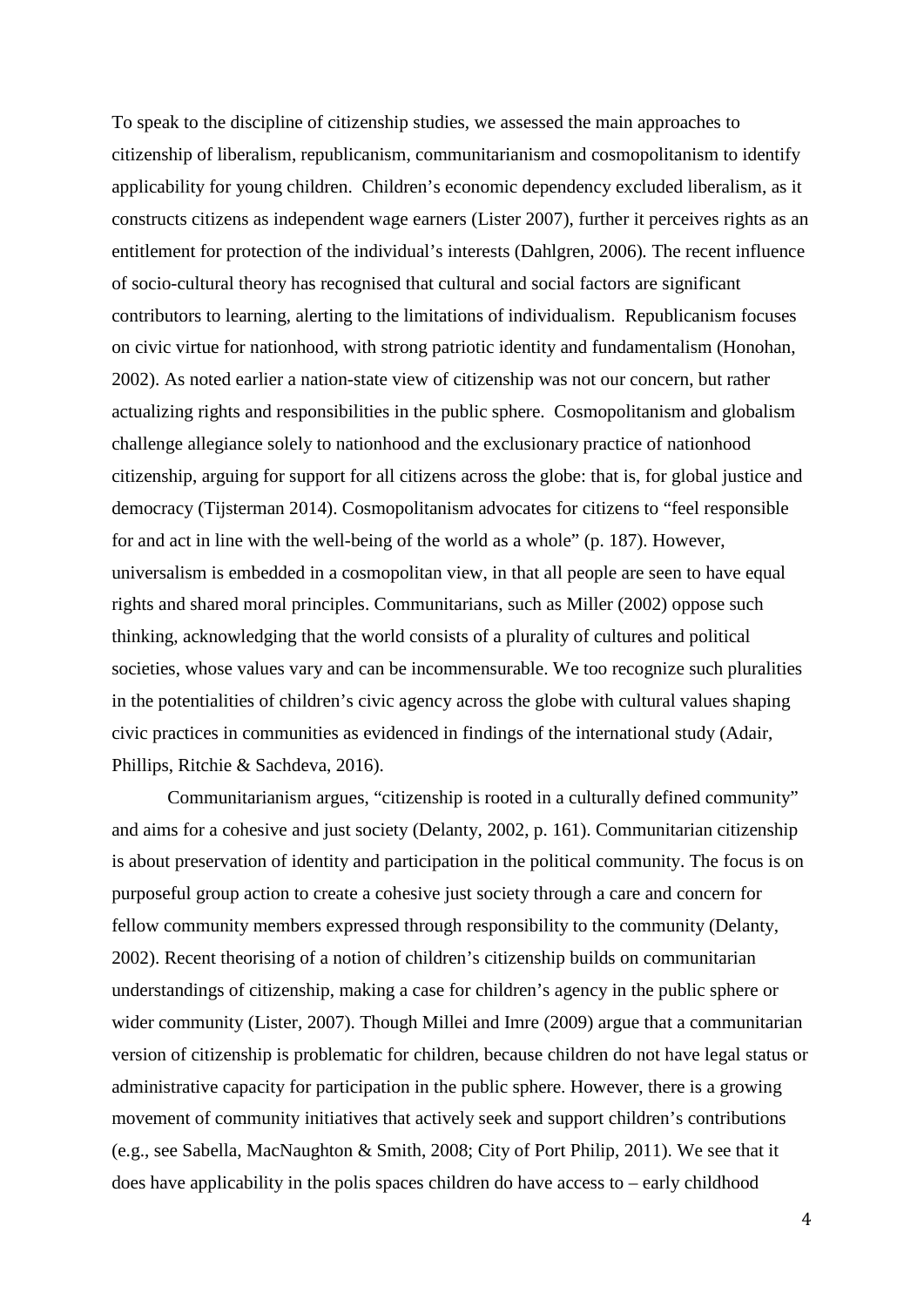settings. We draw from communitarianism because it is not focussed on the state and economy, but rather families, communities, cultural groups – the public sphere that children have access to and are included in, and its attention to group action. Early childhood settings are, for many children, their first entry into the *polis* (a community of unknown others) (MacNaughton, 2007), thereby offering a shared space in which children can explore negotiation of group action.

Two key principles of communitarianism guided our theoretical framing of citizenship: 1. that the main aim of citizenship is social cohesion through care and concern for fellow community members and responsibility to the community; and 2. that the citizen is socially constructed and embedded in a cultural context (Delanty, 2002)*.* In our readings of communitarian citizenship literature, we identified five key concepts.

1. *Civic identity* (who am in the community), attending to the preservation of identity in community participation.

2. *Collective responsibility* (care for others), acknowledging the care and concern for others—responsibility to the community.

3. *Civic agency* (what can I do), recognising the possibilities and parameters of action of members in community participation.

4. *Civic deliberation* (considering different points of view), supporting consideration of varying values in fluid and unfixed communities of the post-modern-world

5. *Civic participation* (inclusion & action), focusses on collective action for the good of all in the community.

These concepts provided a guide for our ethnographic observations of marginalised young children in early childhood education settings in three nations, to explore and define possibilities of what we witnessed these young children demonstrate in their negotiations of sharing spaces with groups of others. The following details the tri-nation research design, and ethical issues of researching with an Aboriginal community, before sharing findings of children's demonstrated civic actions at an Aboriginal child care centre.

#### **Research design**

Six months was spent engaging in participant-observation (documented via detailed field notes and video recording) of children's participation at a kindergarten in each respective nation. Video footage was played back to the children, educators and families of each site, to collectively share interpretation, and site-selected video footage was shared with the other sites for tri-nation interpretative dialogues, a methodology referred to as video-cued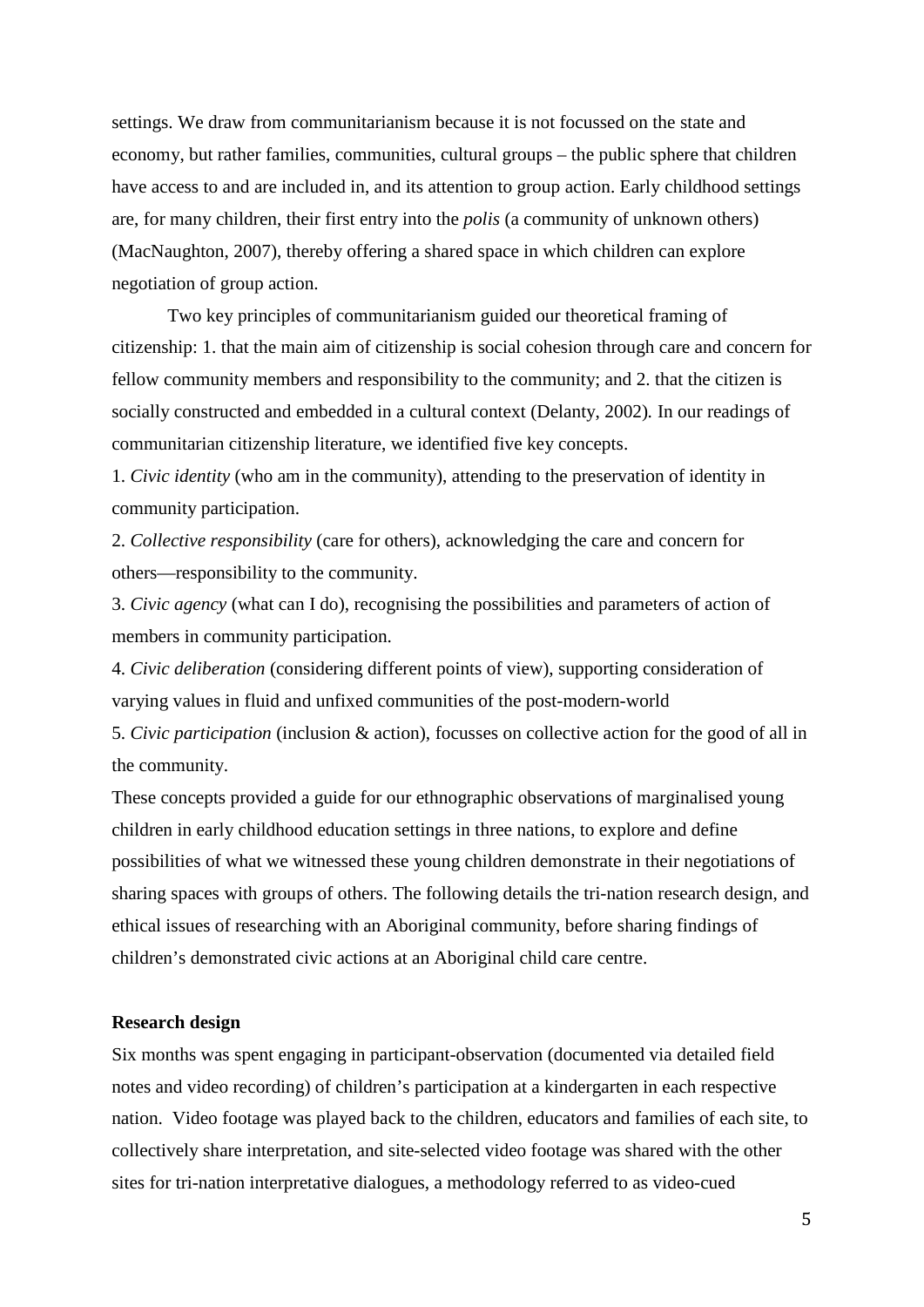ethnography (Tobin & Hsueh, 2007). Australia, New Zealand and the United States of America were selected to compare how these nations' different approaches to cultural marginalisation in early childhood influence citizenship for young children in culturally marginalised communities. We knew that support for young children as citizens was only emerging in these three nations' early childhood education policy, curricula, literature and discourse, with most empirical examples of children as active citizens being located in wellresourced communities (e.g., Bath & Karlsson, 2016; Page, 2008; Phillips, 2010, 2011). We then wondered what was possible for first nations' children, embedded in intergenerational trauma from a legacy of colonisation and institutional racism. This article focuses on learnings from spending six months with an Aboriginal Australian governed early childhood and care centre in a regional Aboriginal community.

## **Entering Aboriginal community methodology**

Scientific research has a legacy of tyranny for colonised peoples across the globe (Smith, 2012). Aboriginal children have been part of the Aboriginal Australian experience of being over-researched, without permission, consultation or involvement of Aboriginal people generating mistrust, animosity and resistance in communities. Researching young children (generally) can and often is a colonising practice, through unequal power structures with adults determining what, how and who are researched, often subjectifying and oversimplifying children for adult knowledge gain (Cannella & Viruru, 2004). With grave concern and sensitivity to these injustices, relationship building was foregrounded over research agendas. In respect for community protocols and cultural safety, Louise discussed the project with Kerryn (a Luritja woman) who had a six-year plus relationship with Buranba<sup>[1](#page-5-0)</sup> child care community as a mentor. Kerryn discussed Louise's story and the project with the community and early childhood leaders at Buranba and they expressed interest in hearing more.

Buranba is a budget-based funded long day care  $program<sup>2</sup>$  $program<sup>2</sup>$  $program<sup>2</sup>$  that was established by Aboriginal women in the community. It is one of the few Aboriginal governed child care facilities in Australia. We visited a few times across 15 months to talk with staff and community about the centre, community, early childhood education and the project. We explained the project in terms of children having a voice, rights and being active contributors

-

<span id="page-5-0"></span><sup>1</sup> Community selected pseudonym meaning "westerly winds" in community language.

<span id="page-5-1"></span><sup>&</sup>lt;sup>2</sup> A national government funding scheme for operational funding of the service due to the regional community's reduced resources.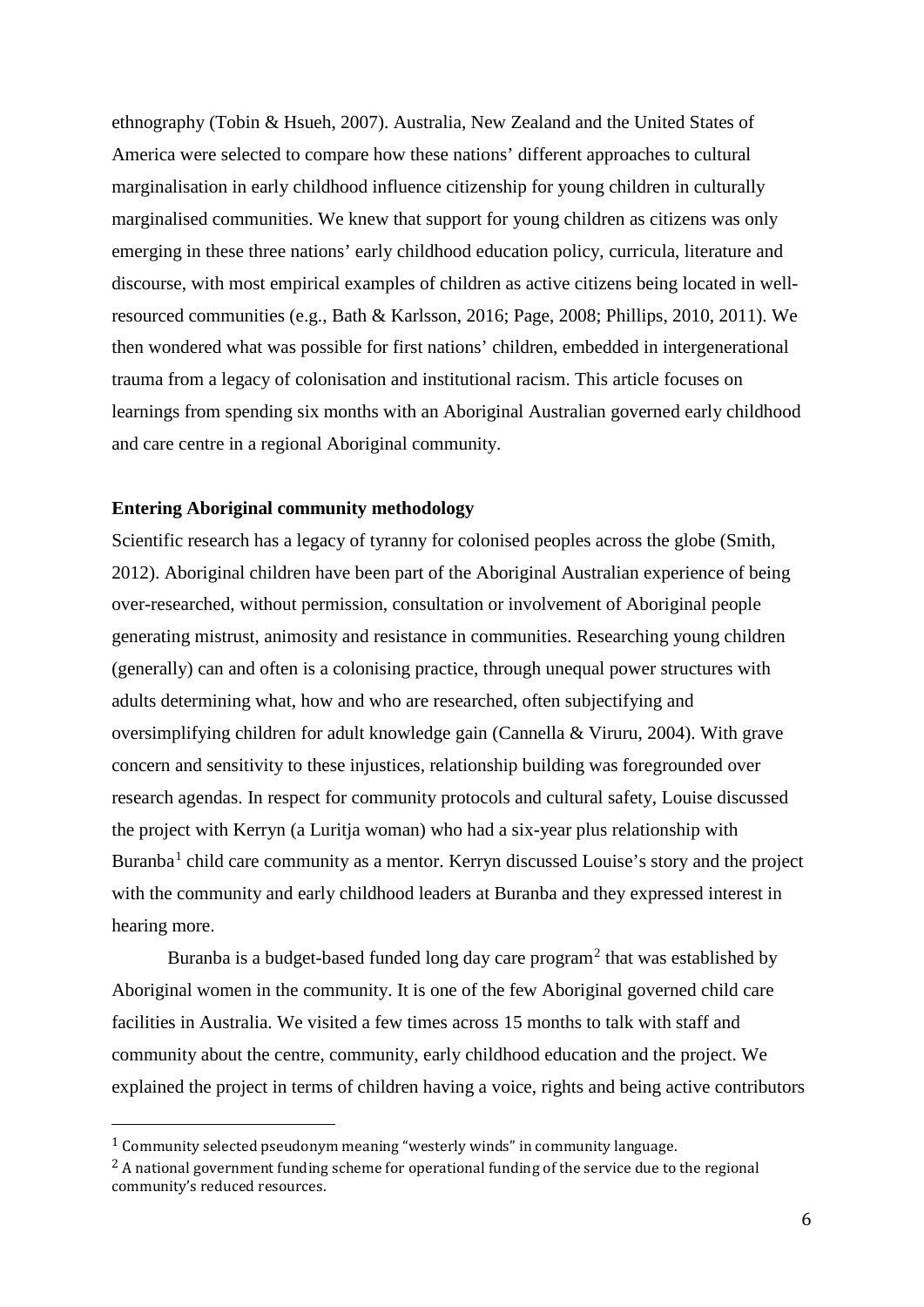to community. This lengthy process of talking and meeting was necessary to build community trust and gain consent from community, before obtaining ethical clearance approval from The University of Queensland's Behavioural and Social Sciences Ethical Review Committee. Then we sought individual educator, child and family consent for participation with a kindergarten group of 4-5 year olds. To decolonise conventional research methodologies, in which the researcher must not influence the research context and participants are surveilled as specimens (Smith, 2012), we became involved in the everyday practices of Buranba. We are both early childhood teachers, so we joined in the children's activities and co-played building relationships and getting to know the children. We played with the children and took part in the daily caring activities. We did everything the educators did. This is a core cultural value – if you are there - you are responsible, so you contribute. After a few days, we introduced the video camera – showing the children what it did and asking their verbal consent to be filmed. We also had a consent form with pictures asking the children to tick what they agreed to. The camera's built in projector, enabled footage to easily be played back to the children at group time, so they could see and comment on what we were doing. To nurture the core values of reciprocity and participation in research with Aboriginal and Torres Strait Islander Peoples (NHMRC, 2007; Australian Institute of Torres Strait Islander Studies, 2012), we did what they did – so they did what we did – cameras were shared with the children, along with our notebooks. Consultation with children, educators, and community members occurred throughout the design, data collection and dissemination of the project and will continue to occur, as the relationships nurtured are for life.



*Figure 1 Children using researcher notebooks*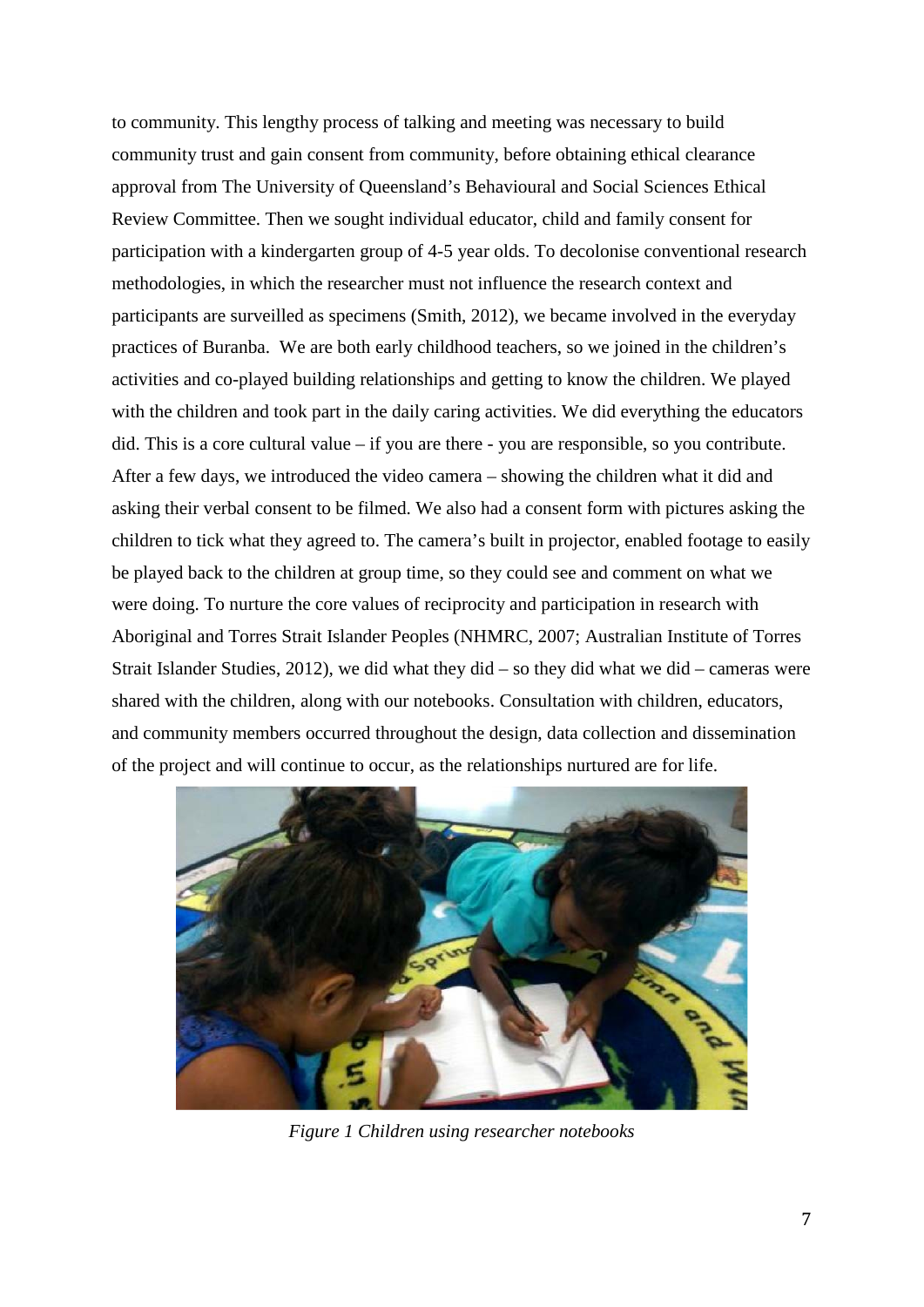

*Figure 2 Children using a camera*

### **Observed civic actions**

<u>.</u>

With the defined frame of civic concepts of civic identity, collective responsibility, civic agency, civic deliberation and civic participation we journaled and videoed children's observed civic actions. We were mostly located with the three-to-four-year old class, but as the centre (provides care and education for babies to five year olds) operates as a community, we spent time with each age group. Evidence of each of the five civic concepts, opens with a citizenship theory explanation, then the tabled illustrative data samples are discussed through cultural readings collated from conversations with Aboriginal researchers, educators and community members about observations and video recordings of children's civic actions. These cultural readings offer explanations of how community cultural values permeate children's civic actions. Then key focuses and learning areas in the Foundations for  $Succes<sup>3</sup>$  $Succes<sup>3</sup>$  $Succes<sup>3</sup>$ (The State of Queensland Department of Education and Training, 2016) are identified to illustrate how civic learning is central to early childhood education in Australia, and to support readers to further evidence civic learning and action in their practice. Though each concept is discussed one at a time, as a means of organising and explaining the evidence, each concept does not operate in isolation, many observed actions and curricula references cut across multiple civic concepts. The listed of observed civic actions are not by any means complete lists of what was observed across six months, but instead illustrate an overview of

<span id="page-7-0"></span><sup>&</sup>lt;sup>3</sup> A resource developed to support quality programs for Aboriginal and Torres Strait Islander children that guide achievement of the outcomes of the national Early Years Learning Framework (Australian Government Department of Education Employment and Workplace Relations, 2009).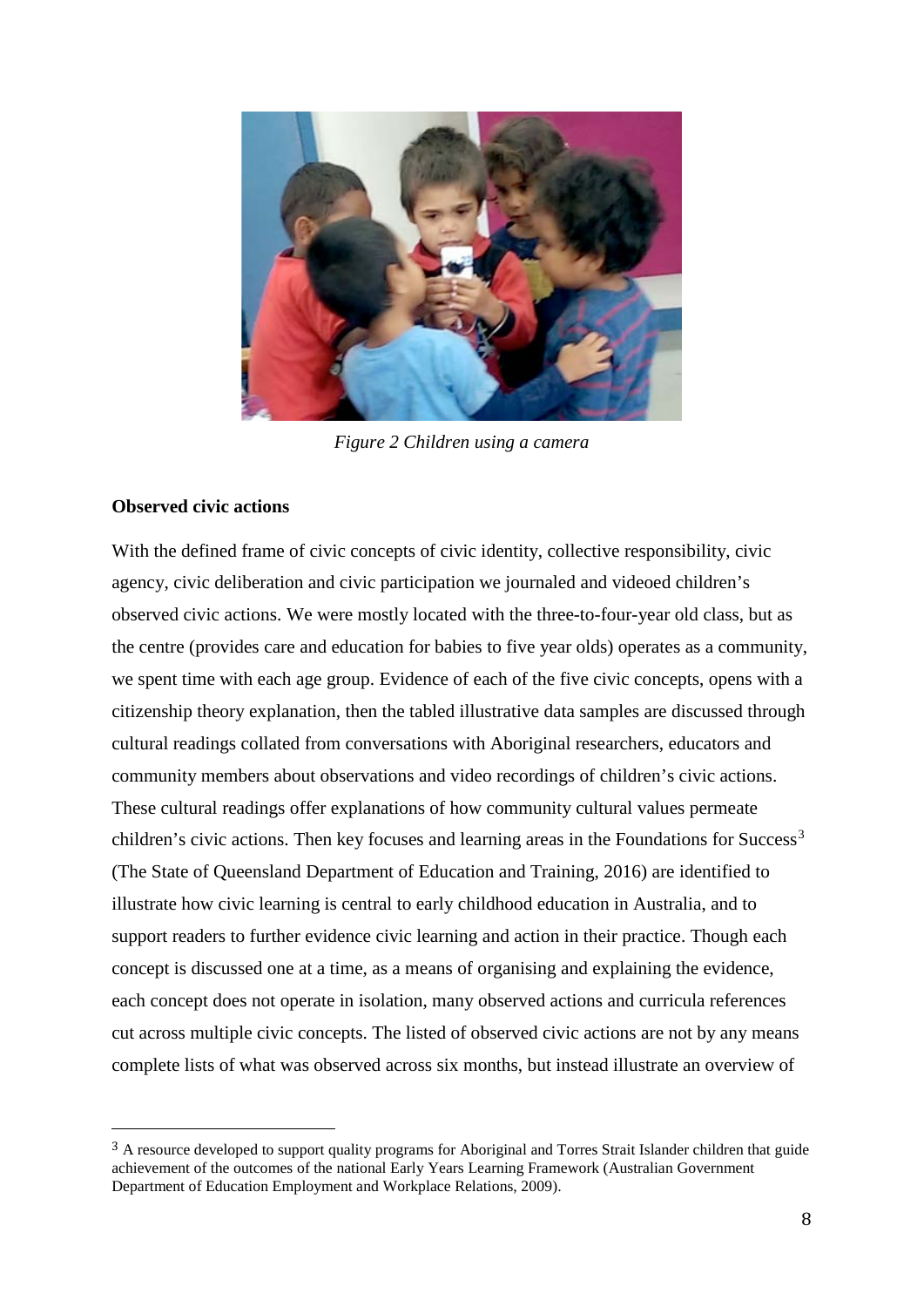these children's main civic actions demonstrated.

### *Civic identity*

Civic identities are personal and group identities formed and negotiated in relation to one's presence, role, and participation in public life (Troup, 2010). Across the six months of being with the Buranba children they demonstrated their civic identities in varied ways. Table 1 provides a list of the most resonant practices along with data examples. Buranba is in a town populated with just under 2000 Aboriginal and Torres Strait Islander people. When children start at the centre they usually know other children through extended family and kinship ties. Their extended family is their community – who they belong to. As Coco (educator) explains: "we are all one family here in this community". Children already settled at the centre look after their newly enrolled sibling or cousin, by ensuring they are included in play and sitting with them at meal times (see 30/7/2015 & 18/11/2015 entries). After spending time at Buranba this widens to include all the children in their class group and even the whole centre. The children also frequently referred to key sites (see 11/6/2015, 12/6/2015, 5/10/2015, 7/10/2015 entries) and events in their local community and relished Aboriginal and Torres Strait cultural experiences through stories, songs, and art (see 11/11/2015 entries). Civic identity meant knowing, honouring and celebrating kinship ties, community and Aboriginality. As Sylvia (Elder) proclaimed: "you can't go forward without knowing where you're coming from".

| <b>Civic</b><br>concept  | <b>Practices</b>                         | Data examples                                                                                                                                                                                     |
|--------------------------|------------------------------------------|---------------------------------------------------------------------------------------------------------------------------------------------------------------------------------------------------|
| <b>Civic</b><br>identity | Identifying self and others              | Naming self and each other in video clips<br>(11/6/2015)<br>Introducing classmates to researchers<br>(30/7/2015)                                                                                  |
|                          | Naming community to which<br>they belong | Jack declares community he lives in<br>(7/10/2015)<br>Jack and Talia proudly point out<br>Aboriginal country where their family<br>members come from on Aboriginal<br>Australia map $(5/10/2015)$ |
|                          | Pride in achievements                    | Jack climbed tree I took photo he then<br>said "Show it to the other kids hey"<br>(7/10/2015)                                                                                                     |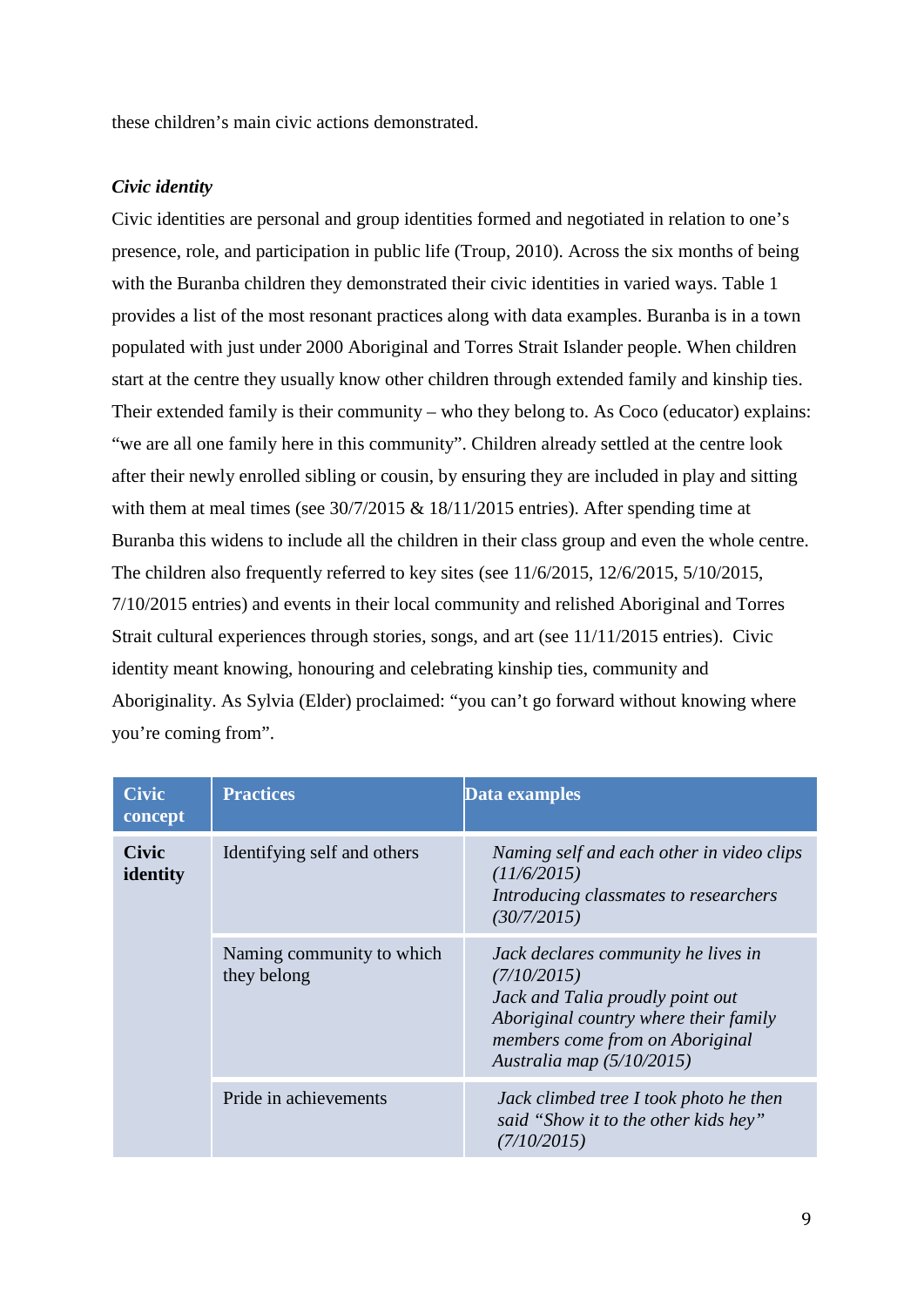|  | Naming places in their<br>community                                                                     | On community walk children pointed out<br>community cultural centre, shop and<br>helicopter landing pad. $(11/6/2015)$                                                                                                                                              |
|--|---------------------------------------------------------------------------------------------------------|---------------------------------------------------------------------------------------------------------------------------------------------------------------------------------------------------------------------------------------------------------------------|
|  | Honouring cultural<br>responsibilities of Aboriginal<br>and Torres Strait Islander<br>family structures | Jedda points at photo of yarning circle <sup>4</sup><br>and says "not allowed" $(12/06/2015)$<br>Aiden's brother cousin minds chair for him<br>at lunch table $(30/7/2015)$<br>Jakirra gives two handfuls of new sand to<br>her sister through fence $(18/11/2015)$ |
|  | Group identity                                                                                          | Jack, Quincey, Cedric all had headbands<br>tied around their heads and climbed up a<br>tree: "we are turtles" $(18/08/2015)$                                                                                                                                        |
|  | Interest in cultural heritage                                                                           | Children keenly watch and ask questions<br>on Aboriginal cave painting in First<br>footprints $DVD$ (11/11/2015)<br>Children fascinated when Kerryn grinds<br>rock to make ochre paint. Talia proudly<br>tells brother we made paint from rocks<br>(11/11/2015)     |

*Table 1: Evidence of civic identity observed*

The cultural nuances of civic identity are supported through the Foundations for Success (The State of Queensland Department of Education and Training, 2016) learning area of "**being proud and strong**", which is about children developing "pride and strength in personal and cultural identity and sharing a sense of belonging and connectedness". The children at Buranba demonstrated pride in their culture and connectedness to kin and country.

## *Collective responsibility*

<u>.</u>

Social responsibility is frequently referred to in citizenship literature, particularly in communitarian citizenship. In recognition of a biocentric world, with multiple living beings (not just humans), we use the term collective responsibility to infer that responsibility is shared, not just for other humans, rather responsibility for all living beings, environments and objects.

The children at Buranba demonstrated a strong sense of collective responsibility for each other, and the environment (see Table 2). Their care for each other was particularly

<span id="page-9-0"></span><sup>4</sup> The yarning circle is circle of stones in one of the playgrounds, set up to provide space for the Aboriginal cultural practice of yarning, which refers to community talking through issues in a dialogic and collaborative way, following cultural protocols (e.g., of not interrupting an Elder).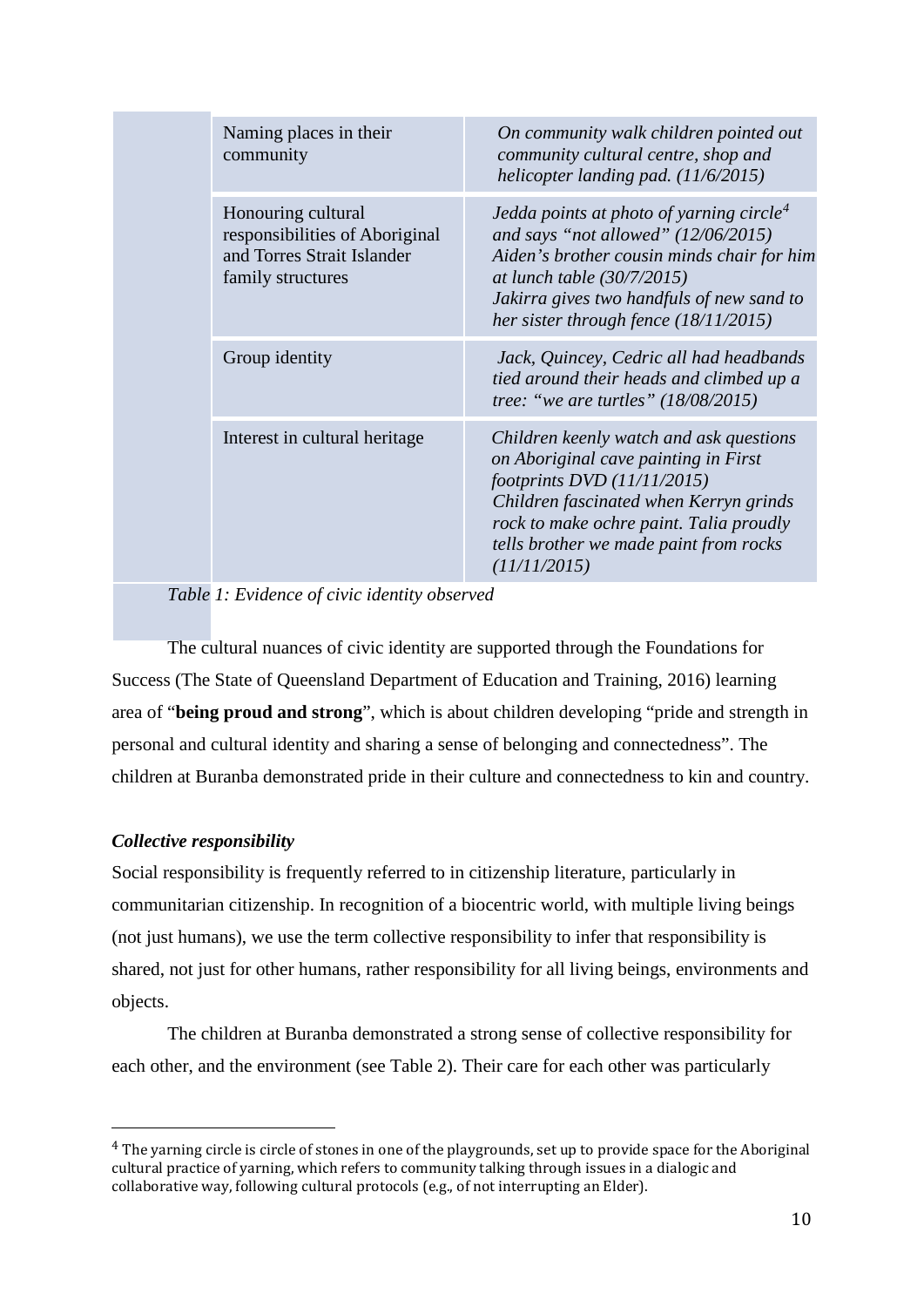resonant, with this by far being the most frequently demonstrated civic concept. As Janelle (educator) shared: "we care in this community", and [removed], an Elder, in the community explained: "Cos you're not being a proper black fella, unless you think of others in your mob". Children, who have barely begun to walk, reach out to comfort crying babies. Older children know it is their responsibility to care and look out for younger children and generally all children know to look out for their mob<sup>[5](#page-10-0)</sup> (see  $11/6/2015$ ). Across our 30 plus visits, we never saw a child left out or being ostracised. Even when a child was really angry, when instincts might suggest it would be safer to stay clear, another child would come by and offer them a play item, food or just watch them from a far until they settled (see 11/6/2015).

There was also a frequent demonstration of collective responsibility for cleaning, especially amongst the girls (see 19/08/2015 & 6/10/2015). Wet wipes were frequently used to wipe down doll beds, clean mirrors, and tables. The most notable was when all ten children (aged 1-5) in the Echidna room followed two 4-year-old girls' lead in wiping paint off a table with wet wipes (19/08/2015). Kerryn, read the recurrent cleaning practice from her own experiences of child rearing in community and as embodied intergenerational links of Aboriginal people having to prove themselves and be house proud even if the benefits of owning home and land in a government controlled Aboriginal and Torres Strait Islander community cannot be achieved. The responsibility of looking out for family and the community is vital for survival to ensure families stay together in government monitored environments. The children probably do not fully know the breadth of the intergenerational oppression, it is more likely they are imitating adult carers in their families. The community grew out of a mission history. All houses in the community are public housing, no one owns their own home, so families are regularly subjected to inspections, and Elders in the community readily recall the humiliation of public hygiene inspections and violent subsequent punishments in the dormitories of the mission (e.g., see Hegarty, 1999).

The Buranba children demonstrated diligent care for the shared environment and resources. For example, Ezra carefully used a project camera as per instructions, but also recognizes that he has responsibility to the group to share back with them the footage (see Figure 1). The cameras were not understood as equipment for self-interest, but rather for collective interest. Collective interests, rights and responsibilities were readily demonstrated by the children, nurtured by the community cultural value of 'thinking of your mob', as evidenced in frequent examples of children identifying (11/6/2015, 18/8/2015, 11/11/2015)

-

<span id="page-10-0"></span><sup>5</sup> Aboriginal Australian term that refers to kin and community.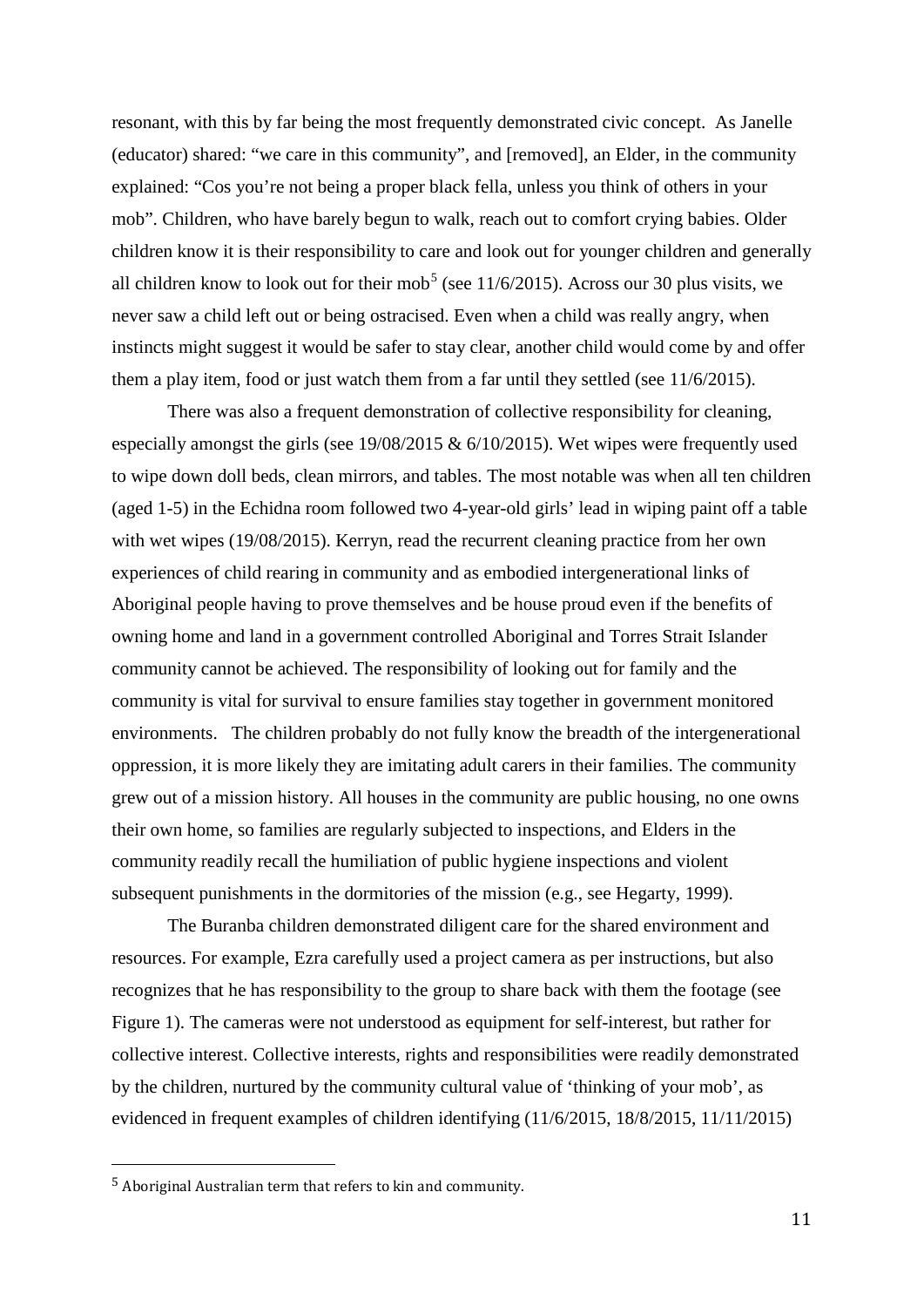and removing hazards (1/10/2015) in the environment. They also took collective responsibility in provisioning the environment (10/6/2015) and storing care materials (30/9/2015).

| <b>Civic concept</b>                | <b>Practices</b>                                         | <b>Data examples</b>                                                                                                                                                                                                                                                                                                                                                                                                                                                    |
|-------------------------------------|----------------------------------------------------------|-------------------------------------------------------------------------------------------------------------------------------------------------------------------------------------------------------------------------------------------------------------------------------------------------------------------------------------------------------------------------------------------------------------------------------------------------------------------------|
| <b>Collective</b><br>responsibility | Providing<br>comfort to<br>someone hurt                  | Aiden was crying with sore feet. Jakirra sat next to<br>him and stroked his toes offering a sympathetic<br>look and "aww" (12/06/2015)                                                                                                                                                                                                                                                                                                                                  |
|                                     | Sharing food                                             | Jo-Kayla shared the last cracker with Jack and<br>Quincey (6/10/2015)                                                                                                                                                                                                                                                                                                                                                                                                   |
|                                     | Cleaning shared<br>spaces                                | Kylea wet paper towel and cleaned mirror in<br>bathroom $(6/10/2015)$<br>After painting cardboard shapes, one by one all the<br>children in the Echidna room (mixed age group)<br>get wet wipes to wipe paint off table (19/08/2015)                                                                                                                                                                                                                                    |
|                                     | Providing for<br>others                                  | Ezra initiated getting a cup of water for his<br>classmates at lunch (7/10/2015)<br>Add more examples                                                                                                                                                                                                                                                                                                                                                                   |
|                                     | Looking out for<br>each other                            | Antony crying – Alisa watched him through him<br>through the whole time he was distressed<br>(11/6/2015)                                                                                                                                                                                                                                                                                                                                                                |
|                                     | Caring for shared<br>equipment                           | Care for cameras entrusted to them on walk<br>(11/6/2015)<br>Jack scaled fence and collected toy car and all<br>other toys that had been thrown over there<br>(12/6/2015)                                                                                                                                                                                                                                                                                               |
|                                     | Identifying health<br>concerns/hazards<br>in environment | Ezra pointed out dirt on hospital floor when we<br>went for community visit (11/6/2015)<br>Toddler running around with large stick, when he<br>dropped it, Quincey immediately picked it up and<br>gave it to me. I asked: "what should I do with it?"<br>Quincey and others said throw it over the fence to<br>neighbourhood footpath (18/08/2015)<br>Jo-Kayla quickly yelped "Magpie" alerting others<br>to get away as a magpie swooped in close to the<br>children. |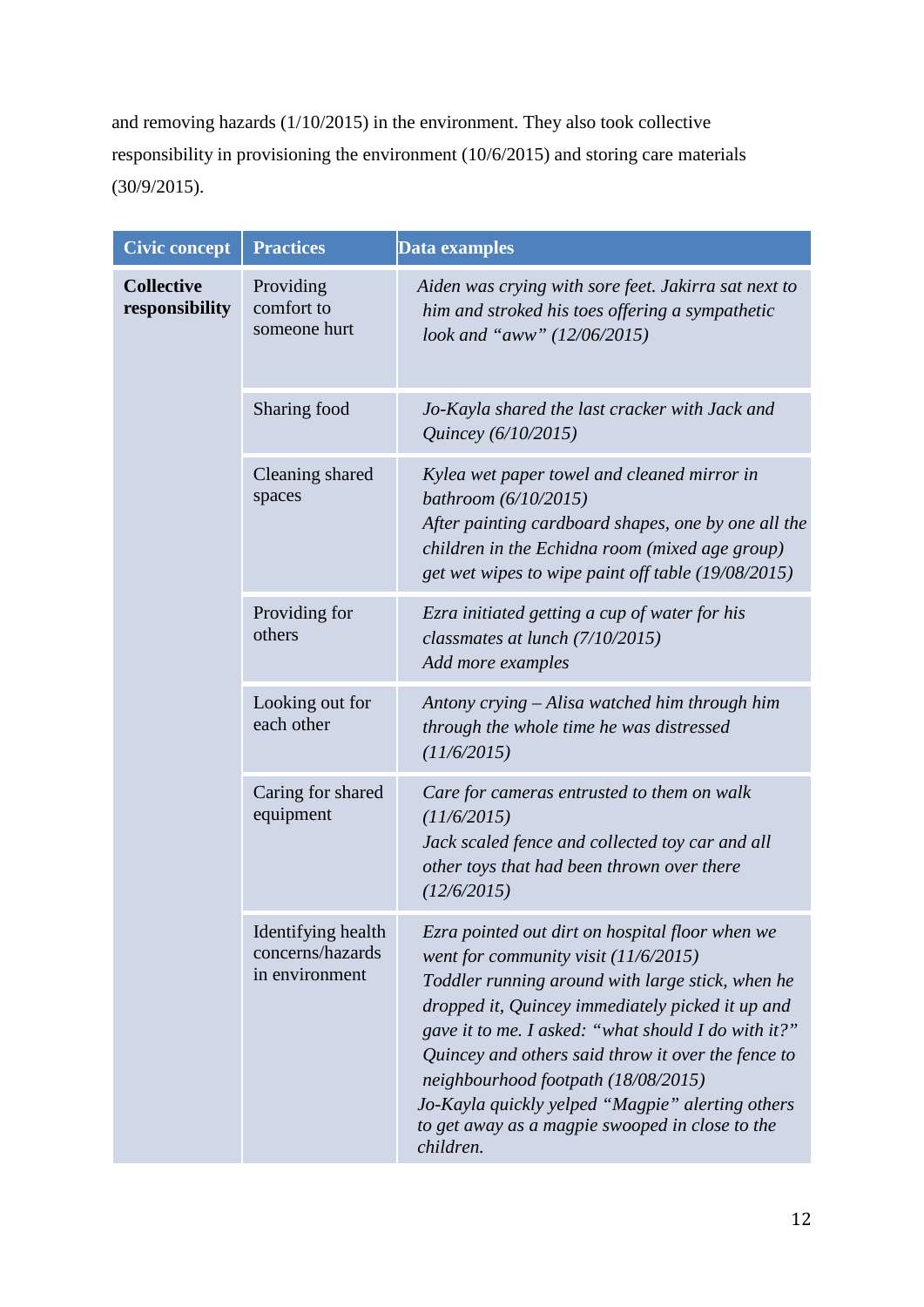|                                                       | Tai Tai squealed ants pointing out about 20 ants<br>crawling on Louise's feet. $(11/11/15)$                                                                                                                                                                                                                                                              |
|-------------------------------------------------------|----------------------------------------------------------------------------------------------------------------------------------------------------------------------------------------------------------------------------------------------------------------------------------------------------------------------------------------------------------|
| Removing hazard                                       | Tailia accidently knocked drawing pins on floor<br>Kylea picked them up $(1/10/2015)$                                                                                                                                                                                                                                                                    |
| Helping locate<br>other's<br>belongings               | Tammy located Kylea her hoodie and she helped<br>her put it on $(1/10/2015)$                                                                                                                                                                                                                                                                             |
| Self-initiate<br>setting up routine<br>care resources | Kylea managing the water set up at the playground,<br>getting out the cups. Jakirra set up the bin without<br>being asked $(10/06/15)$<br>Saul, Aiden, Jack, Cedric and Jakirra all started to pack<br>away beds. Jack, Cedric and Jakirra worked as a team<br>to carry one bed together. Aiden and Saul carried a bed<br>each on their own. $(30/9/15)$ |

*Table 2: Evidence of collective responsibility observed*

In the Foundations for Success, such acts of collective responsibility are acknowledged in the focus of "**positive relationships**" in the learning area of "**being an active participant**", which sees children relate to others with care, respect and empathy, and are responsible and respectful of environments.

## *Civic agency*

*Civic agency* emphasises not only individual capacities and skills but also skilful, imaginative, collective capacity and action to act on common challenges across differences (Boyte, 2008). For young children, we understand civic agency as what they believe they can do as individuals and collectively within their communities for change. How environments enable such is of prominent consideration.

Civic agency at Buranba was demonstrated mostly through physical movement, specifically demonstrated in three out the four observed practices listed in Table 3. We listened to what their bodies were saying what they wanted to do and how they negotiated the environment. The children actively resisted most practices of corralling e.g., group time, sitting on chairs. The children desired to move in, with, over and under the physical environment (see 7/10/2015, 11/6/2015). They were not disembodied, as is often demanded in western education, which privileges theory over practice, on the understanding that the body is not involved in cognition (O'Loughlin, 1998, 2006). The children at Buranba are very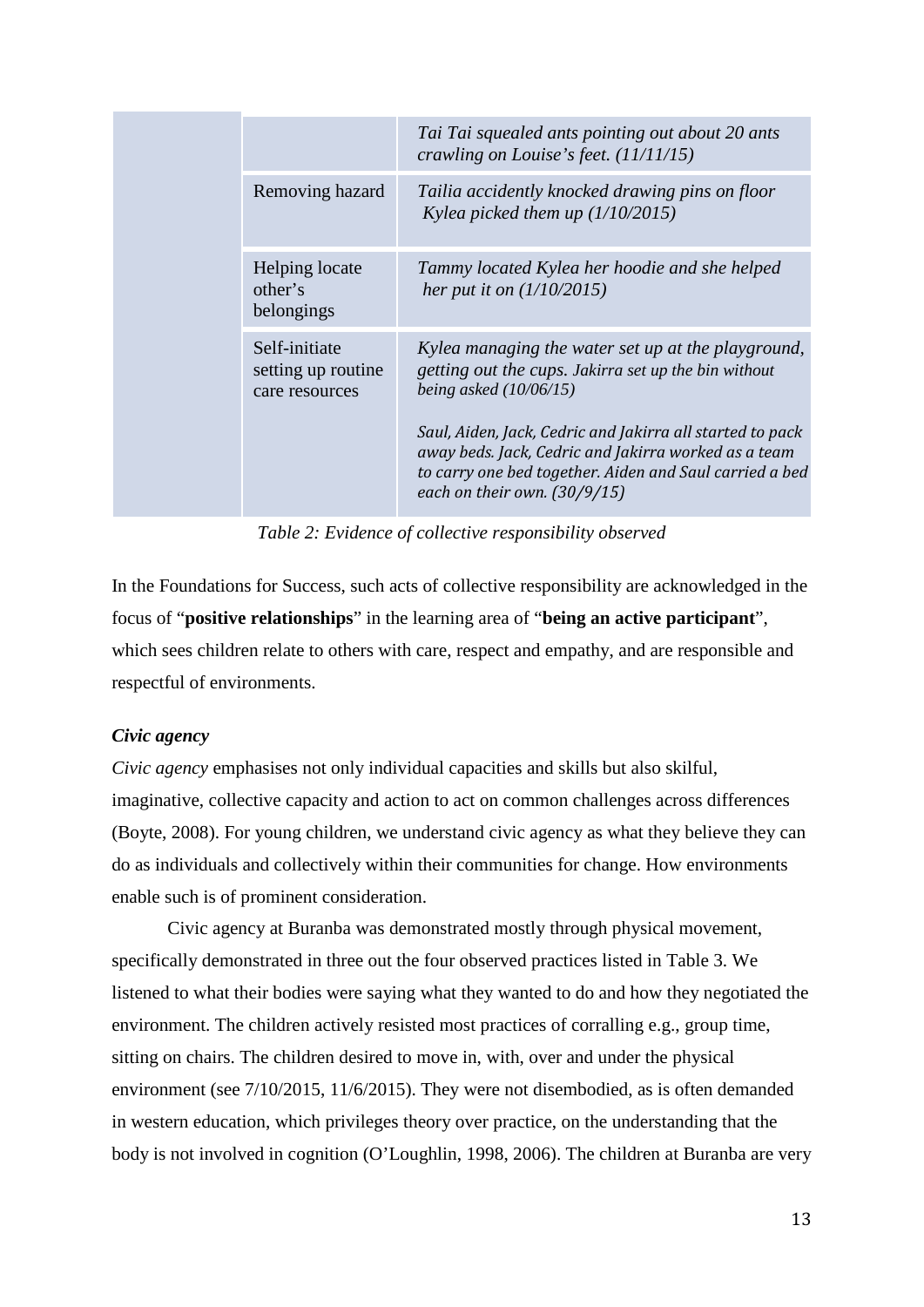much embodied – as they readily responded to "what can my body do in this space", as opposed to "what am I meant to do". The children's desire to choose how and when and where they move was obstructed by multiple fenced partitioning imposed through building codes (11/06/2015, 4/09/2015) regulating the physical environment and child and educator engagement with the environment. Enabling environments for children's civic agency in child care requires further attention to flexibility of usage and exploration.

In consideration of place (environment), Gruenewald (2003) offers a critical pedagogy of place to decolonise and reinhabitate. That is, to recognise and dislodge externally imposed dominant ideas, assumptions and ideologies (Smith & Katz, 1993), and see legislated fencing and age group segregation as colonising forces that limit and control children's civic agency to be with family and to move and explore freely the potentialities of the environment. To reinhabit, depends on "identifying, affirming, conserving, and creating those forms of cultural knowledge that nurture and protect people and ecosystems" (Gruenewald, 2003, p. 318-319). The children play freely in the street when not at Buranba. From about age three, the children independently walk the community, and by nine to twelve years of age they have a home range of independent mobility of 7.8 sq km (Kreutz, 2014). This is accepted community practice. There is no through traffic in the community of less than two thousand and community looks out for each other.

The children at Buranba demonstrated civic agency through voice, but largely through whole of body movement, as not just being with other humans, but being with animals, trees, and built structures. Embodiment plays a significant role in cultivating understanding and/or explaining understanding of how things relate to each other (see Merleau-Ponty, 2004), so that through embodiment "we are in an open dialogue with the world we inhabit" (Stolz, 2015, p. 485). The legacies of intergenerational colonisation imprinted on young bodies' motivations for civic agency (e.g., the desire for freedom to wander far and wide).

| <b>Civic</b><br>concept | <b>Practices</b>                              | Data examples                                                                                                                                                                                            |
|-------------------------|-----------------------------------------------|----------------------------------------------------------------------------------------------------------------------------------------------------------------------------------------------------------|
| <b>Civic</b><br>agency  | Seizing available resources/<br>opportunities | Children run through opening to next door<br>yard when gate open $(4/09/2015)$<br>Jakirra and Saul get brushes, rollers and<br>chairs for painting for Jacenia, Raina,<br>Talia and Archy $(11/11/2015)$ |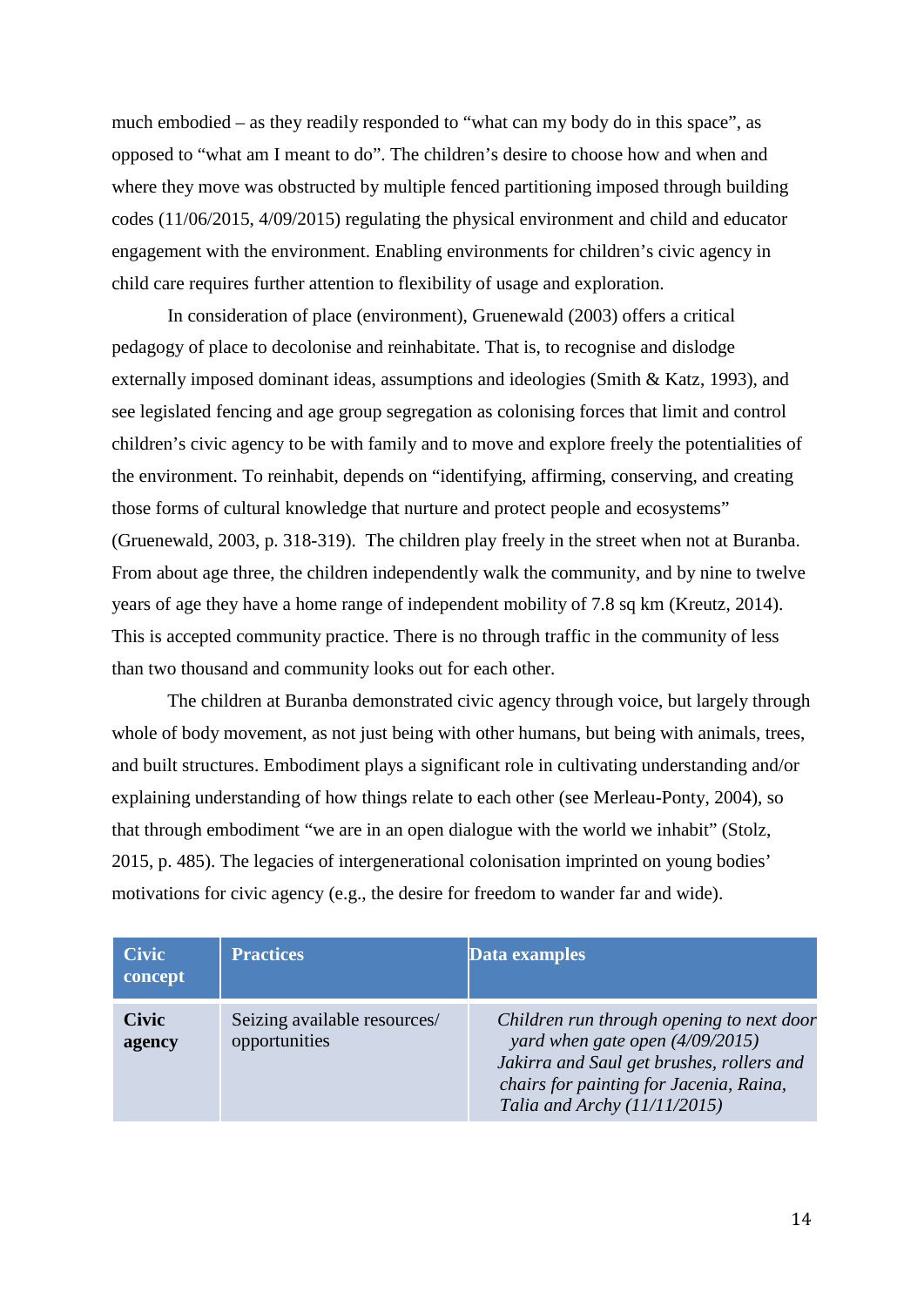| To freely move and interact<br>with the physical<br>environment | Jakirra spots a small dog in neighbouring<br>yard, scales fence, grabs dog then climbs<br>back over fence with the dog $(11/6/2015)$<br>Running around the back of tool shed,<br>climbing trees, chasing dogs when on<br>community walk $(7/10/2015)$                                                                                                                                                                                                                                         |
|-----------------------------------------------------------------|-----------------------------------------------------------------------------------------------------------------------------------------------------------------------------------------------------------------------------------------------------------------------------------------------------------------------------------------------------------------------------------------------------------------------------------------------------------------------------------------------|
| Voicing concern                                                 | Tammy cleaning tables and sweeping<br>crumbs with dustpan and brush while Saul<br>and Quincey eating crackers. Saul<br>thumped his fist down on cracker and<br>growled "Tammy go and get that over<br>there". $(5/11/2015)$<br>Jedda yelled at boys under tarp: "Get<br>out" – because she wanted to go under<br>there and they were kicking and fighting<br>too much (12/6/2015)<br>Ezra told others to stay back when he<br>spotted beetle to ensure it didn't get<br>squashed (12/11/2015) |
| Seeking adult help on behalf<br>of group                        | Saul took me over to rope ladder that was<br>wound up pointing for it to come down<br>for he and his friends to use $(18/8/2015)$                                                                                                                                                                                                                                                                                                                                                             |

*Table 3: Evidence of civic agency observed*

In the Foundations for Success, such illustrations of civic agency are reflected in the "**confidence and resilience"** focus of the learning area "**being proud and strong",** which is about "children making decisions and choices" and having "courage and resilience to persevere and manage change and challenge". The children at Buranba, largely expressed their confidence and resilience through their strong young bodies.

### *Civic deliberation*

Civic deliberation is an important educative process for building openness to multiple perspectives and negotiation. Englund (2000) advocates civic deliberation in education for the "ongoing meaning-creating processes of will-formation" (p. 312), that is, the process of building collective thought, care and action about an issue.

Though schools and early childhood settings are recognised as sites for building civic deliberation skills, through critical discussions of facts and values, to evaluate and judge in public discussions in Western democratic societies (Kymlicka & Norman, 1995), educator facilitated group discussion and shared decision-making were not prominent at Buranba. In citizenship theory, deliberation implies lengthy discussions and debates about issues,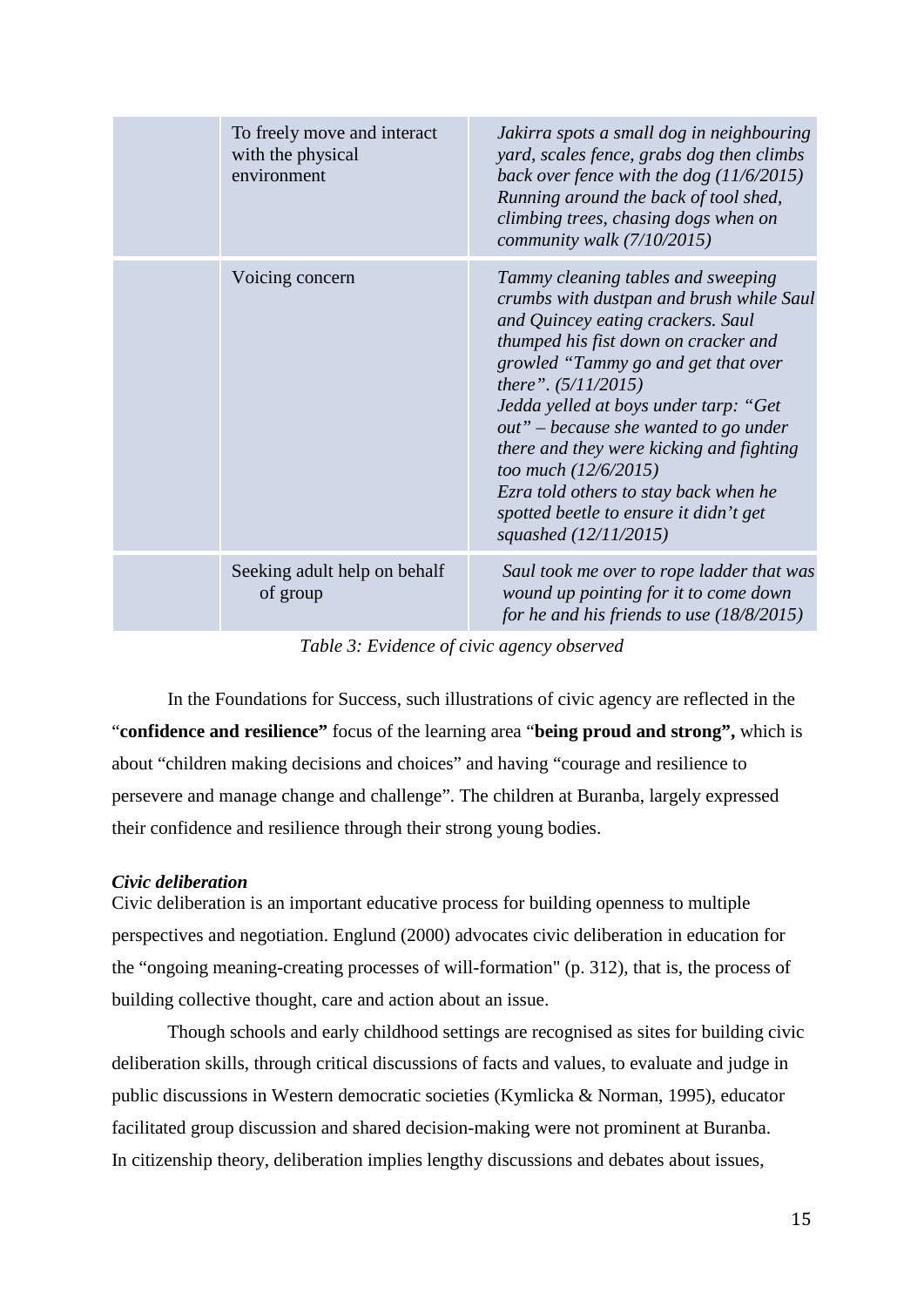which was not noticeably evident amidst the children, so at first it seemed civic deliberation was not prevalent. Then on considering the purpose of civic deliberation for cultivating openness to diverse perspectives and negotiating collective will, many occasions were noted in which the children at Buranba could reach consensus through a quick nod to seek agreement on an idea and to communicate agreement (see 11/11/15 & 6/10/15 entries in Table 4). Further, they were swift at shifting dissent to consensus through quick playful offers to shift attention away from conflict (see 11/11/15; 12/06/15 & 30/07/15 entries). Kerryn and I marvelled at the efficiency of these young children's consensus reaching. Civic deliberation for children at Buranba was largely non-verbal, often seamless and exceedingly expeditious.

| <b>Civic</b><br>concept      | <b>Practices</b>                                                                    | Data examples                                                                                                                                                                                                                                                                                                                                                                                                                                                                                                                                                                                                                                                                                                                                                                                                                                                                                                                                                                   |
|------------------------------|-------------------------------------------------------------------------------------|---------------------------------------------------------------------------------------------------------------------------------------------------------------------------------------------------------------------------------------------------------------------------------------------------------------------------------------------------------------------------------------------------------------------------------------------------------------------------------------------------------------------------------------------------------------------------------------------------------------------------------------------------------------------------------------------------------------------------------------------------------------------------------------------------------------------------------------------------------------------------------------------------------------------------------------------------------------------------------|
| <b>Civic</b><br>deliberation | Respond to disagreement<br>with an alternative offer<br>Consider other perspectives | Jacenia and Jakirra at water trough.<br>Jacenia washing containers. Jakirra<br>fishing containers with sieve then<br>splashes Jacenia. Jacenia says: "Nooo"<br>then offers "Hey we jump in here hey?"<br>and nods and they both climb into the<br>water trough $(11/11/15)$<br>Aiden and Ezra are sitting next to each<br>other building separate block towers.<br>Aiden runs out of blocks and reaches for<br>Ezra's, who pulls his away saying: "no".<br>Then Aiden point his tower at Ezra's<br>making shooting noises. They both 'play<br>fight' with block towers. $(12/06/15)$<br>Aiden pushes a football through a hole in<br>the climbing frame and when it falls to<br>the ground he runs to grab it. Jack then<br>tackles Aiden. Aiden tries to push Jack<br>away, then Jack snuggles his head into<br>Aiden's belly pretending to be a cat<br>"meow". Quincey joins in play snuggling<br>and patting Jack the cat. Aiden happily<br>enjoys the cat play. $(30/7/15)$ |
|                              | Vary language to support<br>agreement                                               | Jakirra, Jack, Aiden and Tailia are<br>sitting in the tyre covered by a tarpaulin<br>that Jedda carefully places over them.<br>Aiden pokes his head up. "Get under"<br>Jedda instructs, but Aiden says "no".<br>"Get under please" Jedda then offers and<br>Aiden gets under as asked. (31/07/15)                                                                                                                                                                                                                                                                                                                                                                                                                                                                                                                                                                                                                                                                               |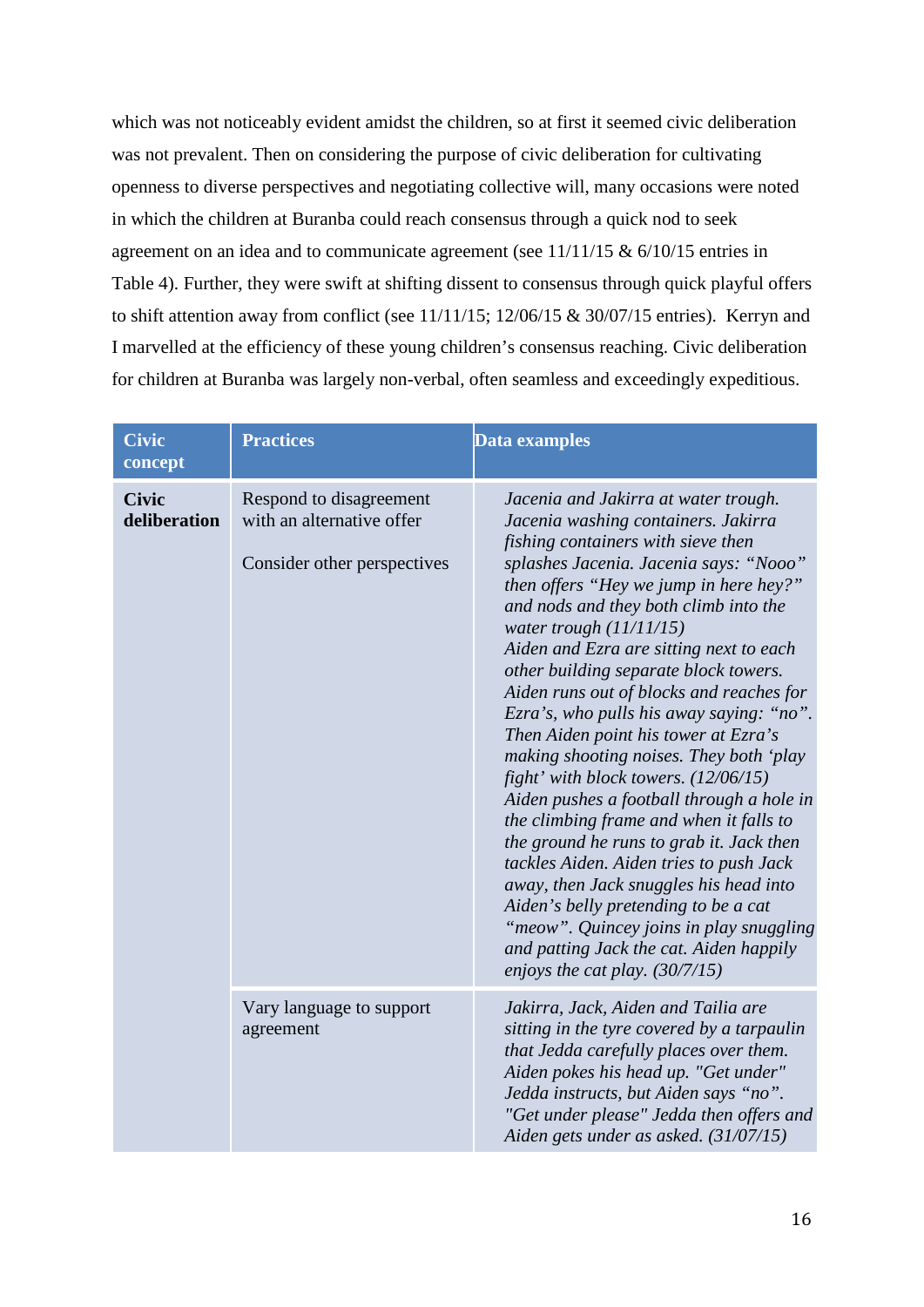*Table 5: Evidence of civic deliberation observed*

In the Foundations for Success, civic deliberation is reflected in the focus of "**listening and negotiation"** in the learning area of **"being an active participant",** through children "becoming aware of fairness" and "of the reciprocal rights and responsibilities necessary for active community participation".

#### **Civic participation**

*Civic participation* in communitarianism refers to genuine civic action in pursuit of the general good of all within a community (see Pateman, 1970); good as in what is agreed and sought after by all, not morally judged. Community participation (a more commonly used term of civic participation) is cultivated through group and community belonging, so that *"*the more people affect each other, communicate and hold each other accountable, in short, the more people share a common life, the more obligations they have towards each other*"*  (Tijsterman, 2014, p. 189).

The children at Buranba regularly initiated collaborations for the good of all, as evidenced in the examples in Table 5. One child would start an idea, such as, packing away a bed (3/09/2015), tying down a tarp (12/06/2015) or tying bikes together (30/07/2015) then others readily followed, reading body and environment cues for when assistance was needed. An individual would rarely struggle for long before another child would assist. The resilience of the cultural value of collectivism is viscerally felt as noted earlier "You're not being a proper blackfella if you don't think of others in your mob", as Ezra did in immediately sharing his video footage back to the group (11/06/2015). An Aboriginal Australian worldview of shared identity and communal and familial obligations supports community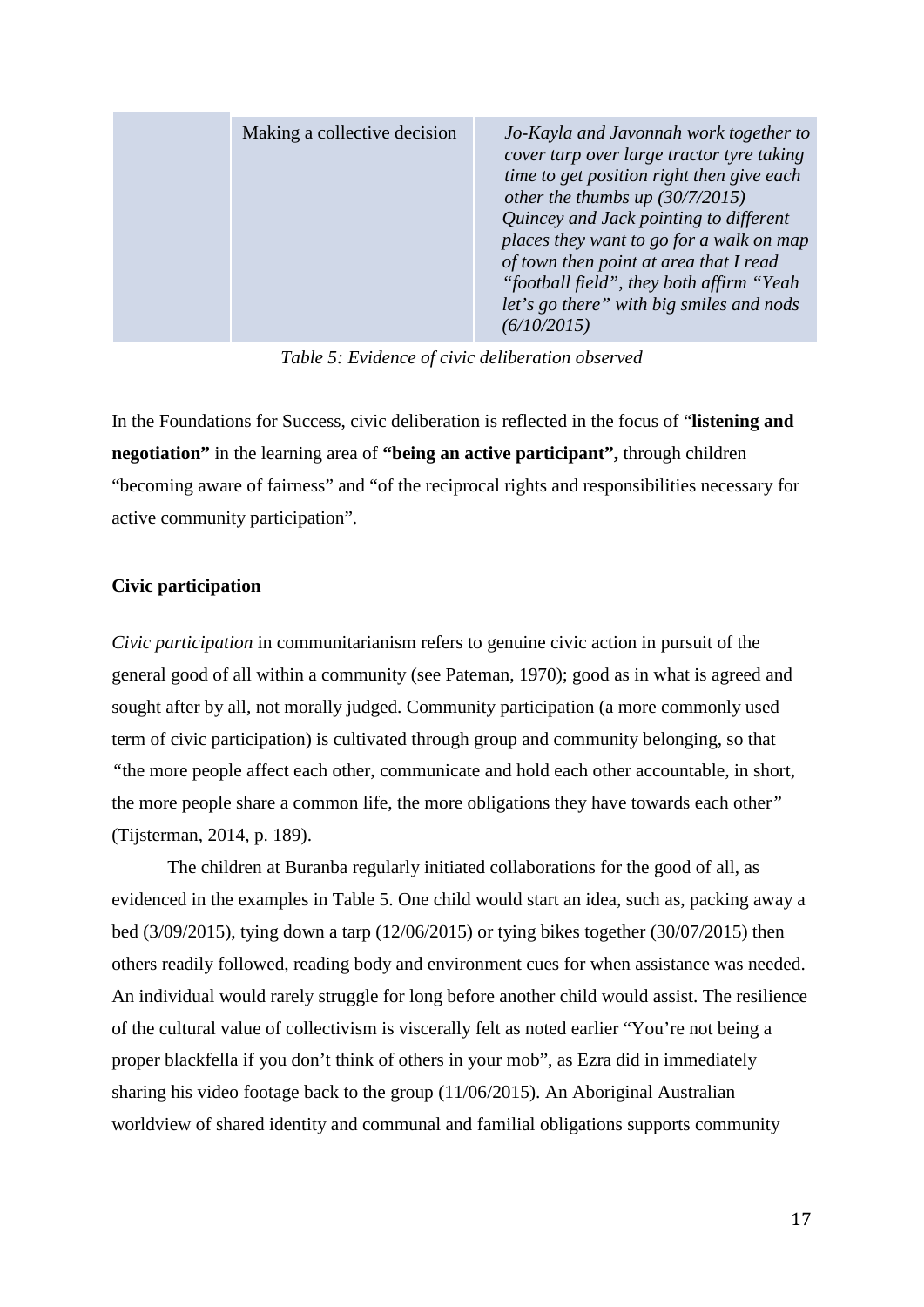participation for collective interest or will (Maddison, 2009). The sense of collectivism runs deep.

The children's acts of civic participation were not adult provoked or encouraged. The educators were present, providing resources and comfort and care as needed, but they did not intervene with suggestions or provocations, only reminders of safety cautions, creating a reassuring space for the children to initiate, negotiate, and act together. In a chapter on Aboriginal children's play, Veronica Ecenarro (a Bardi woman) (2010) explained that Indigenous adults trust older children to look after younger children and freely permit children to act out real-life situations that involve risks.

| <b>Civic</b><br>concept       | <b>Practices</b>                                               | Data examples                                                                                                                                                                                                                                                                                                                                                                                                                                                                                                         |
|-------------------------------|----------------------------------------------------------------|-----------------------------------------------------------------------------------------------------------------------------------------------------------------------------------------------------------------------------------------------------------------------------------------------------------------------------------------------------------------------------------------------------------------------------------------------------------------------------------------------------------------------|
| <b>Civic</b><br>participation | Inclusion of others                                            | Ezra filmed class group when we visited<br>hospital then showed them the footage<br>through viewer. $(11/6/2015)$                                                                                                                                                                                                                                                                                                                                                                                                     |
|                               | Working collectively to<br>complete community<br>routine tasks | After rest time, Saul, Quincey, Jack,<br>Aiden and Jakirra carry their stretcher<br>beds to storage room to pack away. Jack<br>turned storage room light on. They<br>worked in pairs one at each end to stack<br>them. $(3/09/2015)$                                                                                                                                                                                                                                                                                  |
|                               | Working together to<br>shared goal                             | Jedda and Jakirra tried to tame a silver<br>tarp by grabbing a corner each and<br>pulling it down to the ground. There<br>was much laughter and offering each<br>other commands: "you get it" "get on<br>top". They both willingly obliged to<br>each other's commands. $(12/06/15)$<br>Mia, Dean, Lea, Tina and Melly worked<br>together to tie skipping rope between 2<br>bikes and then tie another rope to front<br>of first bike. Mia then pulled the rope to<br>pull the 2 bikes along as train.<br>(30/7/2015) |

*Table 5: Evidence of civic participation observed*

Civic or community participation is the overall purpose of the Foundations for Success, learning area of **being an active participant,** and Learning outcome 2 of the EYLF "**children are connected with and contribute to their world**". Attention to these curricula goals recognise and support young children's contributions to agreed community goals.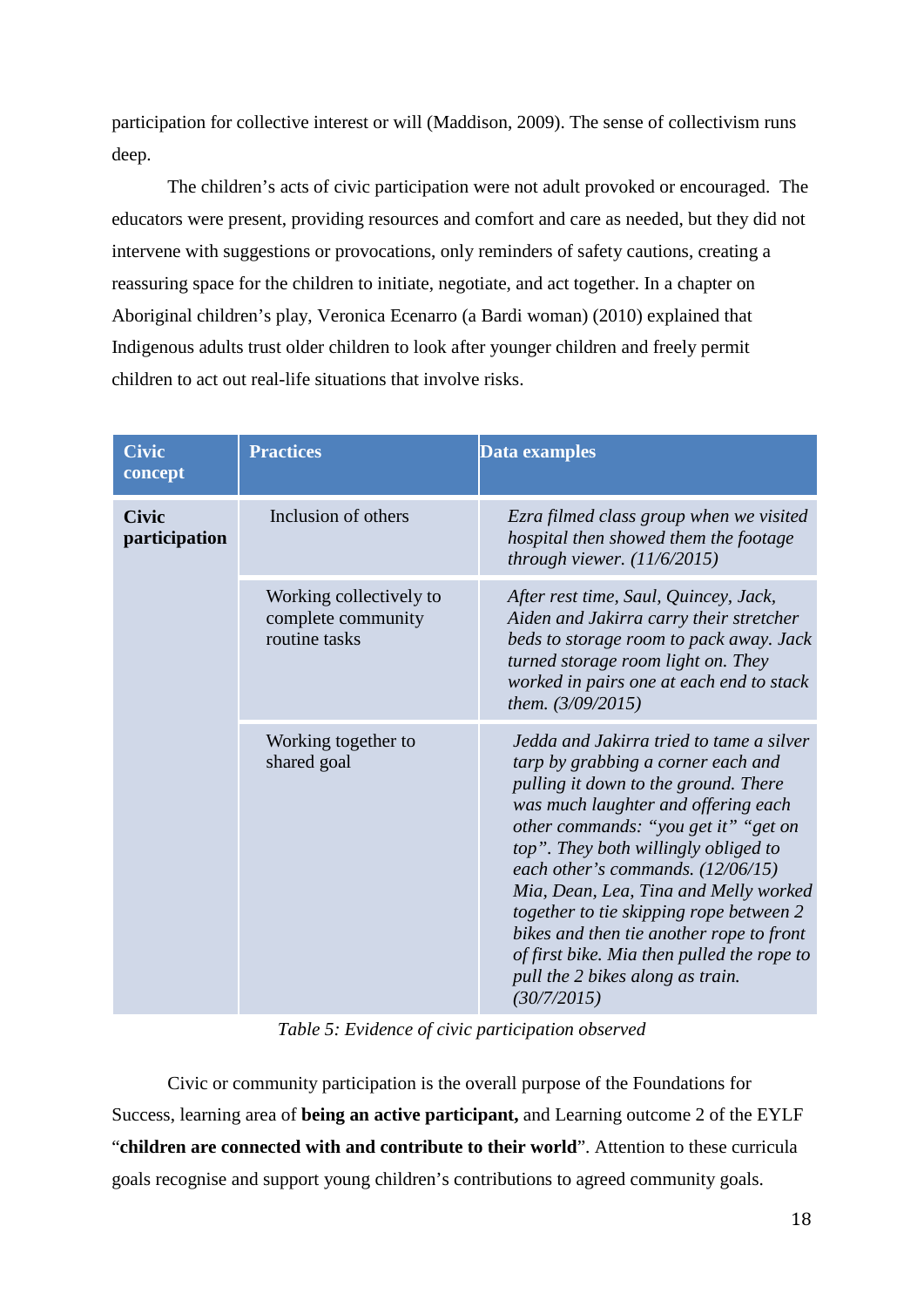#### **Civic learning starts from birth**

Most of the above examples were from two to four year olds. Buranba educators see civic learning as a life-long continuum for all. Most of the educators are Aboriginal and live in the community, and their children, nieces, nephews, cousins attend the centre. Everyone knows each other in the community and which family each child belongs to. Educators and children visit other rooms to be with family members. Community members visit throughout the day, including Elders and members of the aged care facility next door. Different ages and generations intermingle as part of daily routines with joy and care for each other. If citizenship is about what it means to have rights and responsibilities in the public sphere, then this community provides a space that is just one step beyond family – a community of known others rather than unknown others, where children can enact shared community values.

In seeking to understand what citizenship is for young Aboriginal children, the project team found that community values define civic actions and the Foundations for Success offer framework to keep them alive and growing. For civic identity, it involves "knowing where you're coming from", that is, knowing, honouring and celebrating Aboriginality, lore, kinship ties, community – which resonates with the learning area of "**being proud and strong**". For collective responsibility, it is about "thinking of others in your mob" to enact the "**positive relationships**" focus in the learning area of "**being an active participant**". For civic agency, it's about expressing collective capacity and action to act on common challenges for coexistence with all others (people, animals, plants, and environment) through strong young bodies moving freely that reflects the "**confidence and resilience"** focus of the learning area "**being proud and strong"**. For civic deliberation, consensus is largely reached through quick nods and conflicts shifted through playful alternative offers that are seamless, the focus of "**listening and negotiation"** in the learning area of **"being an active participant"** sustains and enhances understandings of different perspectives, fairness and reciprocating rights and responsibilities. For civic participation, it is about readily pitching in for what is collectively agreed upon, as children enact being **active participants** who are **connected to country** and **contribute to community.** Through celebrating these ways of being, the place of cultural knowledge in the meaning making of citizenship for young children is affirmed and conserved.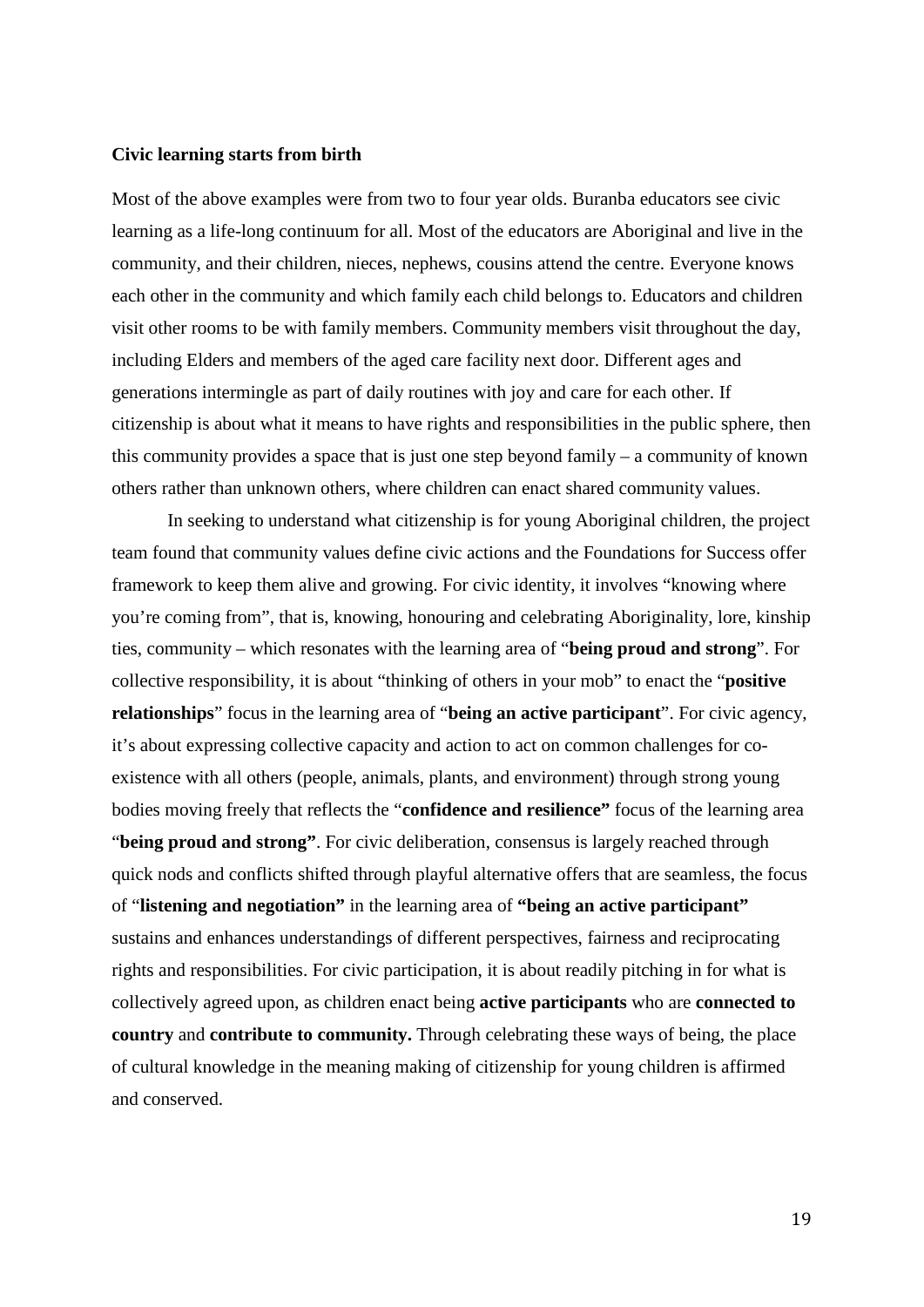### **References**

- Adair, J. K., Phillips, L., Ritchie, J., & Sachdeva, S. (2016). Civic action and play: examples from Maori, Aboriginal Australian and Latino communities. *Early Child Development and Care*, 1-14. doi:10.1080/03004430.2016.1237049
- Australian Government Department of Education Employment and Workplace Relations. (2009). *Belonging, being and becoming: The early years learning framework for Australia*. Canberra: Australian Government Department of Education, Employment and Workplace Relations for the Council of Australian Governments Retrieved from <https://education.gov.au/early-years-learning-framework.>
- Australian Institute of Aboriginal and Torres Strait Islander Studies (2012). *Guidelines for Ethical Research in Australian Indigenous Studies*. Canberra, ACT: Guidelines for Ethical Research in Australian Indigenous Studies.
- Australian Human Rights Commission, & Early Childhood Australia. (2015). *Supporting young children's rights: Statement of intent (2015-2018)*. [https://www.humanrights.gov.au/sites/default/files/supporting\\_young\\_children\\_rights.pd](https://www.humanrights.gov.au/sites/default/files/supporting_young_children_rights.pdf) [f](https://www.humanrights.gov.au/sites/default/files/supporting_young_children_rights.pdf)
- Bath, C., & Karlsson, R. (2016). The ignored citizen: Young children's subjectivities in Swedish and English early childhood education settings. *Childhood, 23*(4), 554–565. doi:10.1177/0907568216631025
- Barad, K. (2007). *Meeting the universe halfway: Quantum physics and the entanglement of matter and meaning*. Durham: Duke University Press.
- Boyte, H. C. (2008). Against the current: Developing the civic agency of students. *Change, 40*(3), 8-17.
- Cannella, G. S., & Viruru, R. (2004). *Childhood and postcolonization: Power, education and contemporary practice*. New York: RoutledgeFalmer.
- City of Port Philip. (2011). *Creating a Child-friendly Port Philip: 2012-2015*. Retrieved from St Kilda, VIC.: [http://www.portphillip.vic.gov.au/Report\\_5\\_-\\_Attachment\\_1\\_-](http://www.portphillip.vic.gov.au/Report_5_-_Attachment_1_-_Early_Years_Plan_2012_-__2015.pdf) Early Years Plan\_2012\_-\_\_2015.pdf
- Delanty, G. (2002). Communitarianism and citizenship. In E. F. Isin & B. Turner (Eds.), *Handbook of citizenship studies* (pp. 161-174). London: Sage Publications.
- Davis, J. M. (2010). What is early childhood education for sustainability? In J. M. Davis (Ed.), *Young children and the environment: Early education for sustainability* (pp. 21- 42). Cambridge Books Online: Cambridge University Press.
- Englund, T. (2000). Rethinking democracy and education: Towards an education of deliberative citizens. *Journal of Curriculum Studies, 32*(2), 305-313.
- Fasoli, L., Wunungmurra, A., Ecenarro, V., & Fleet, A. (2010). Playing as becoming: Sharing Australian Aboriginal voices on play. In M. Ebbeck & M. Waniganayake (Eds.), *Play in early childhood education: Learning in diverse contexts* (pp. 215-232). South Melbourne: Oxford.
- Flanagan, C. (2012). *Civic Learning/Civic Action: The State of the Field. Commissioned report for The Spencer Foundation's strategic initiative on Civic Learning and Civic Action*. Chicago, IL: The Spencer Foundation. Retrieved from
- <http://www.spencer.org/resources/content/3/9/2/documents/ConstanceFlanagan.pdf> Gruenewald, D. A. (2003). The best of both worlds: A critical pedagogy of place. *Educational Researcher, 32*(4), 3-12.

Hegarty, R. (1999). *Is that you Ruthie*. St Lucia, Qld: University of Queensland Press.

- Kreutz, A. (2015). *Children and the environment in an Australian indigenous community*. Abingdon, OX: Routledge.
- Kymlicka, W., & Norman, W. (1994). Return of the citizen: A survey of recent work on citizenship theory. *Ethics, 104*(2), 352-381.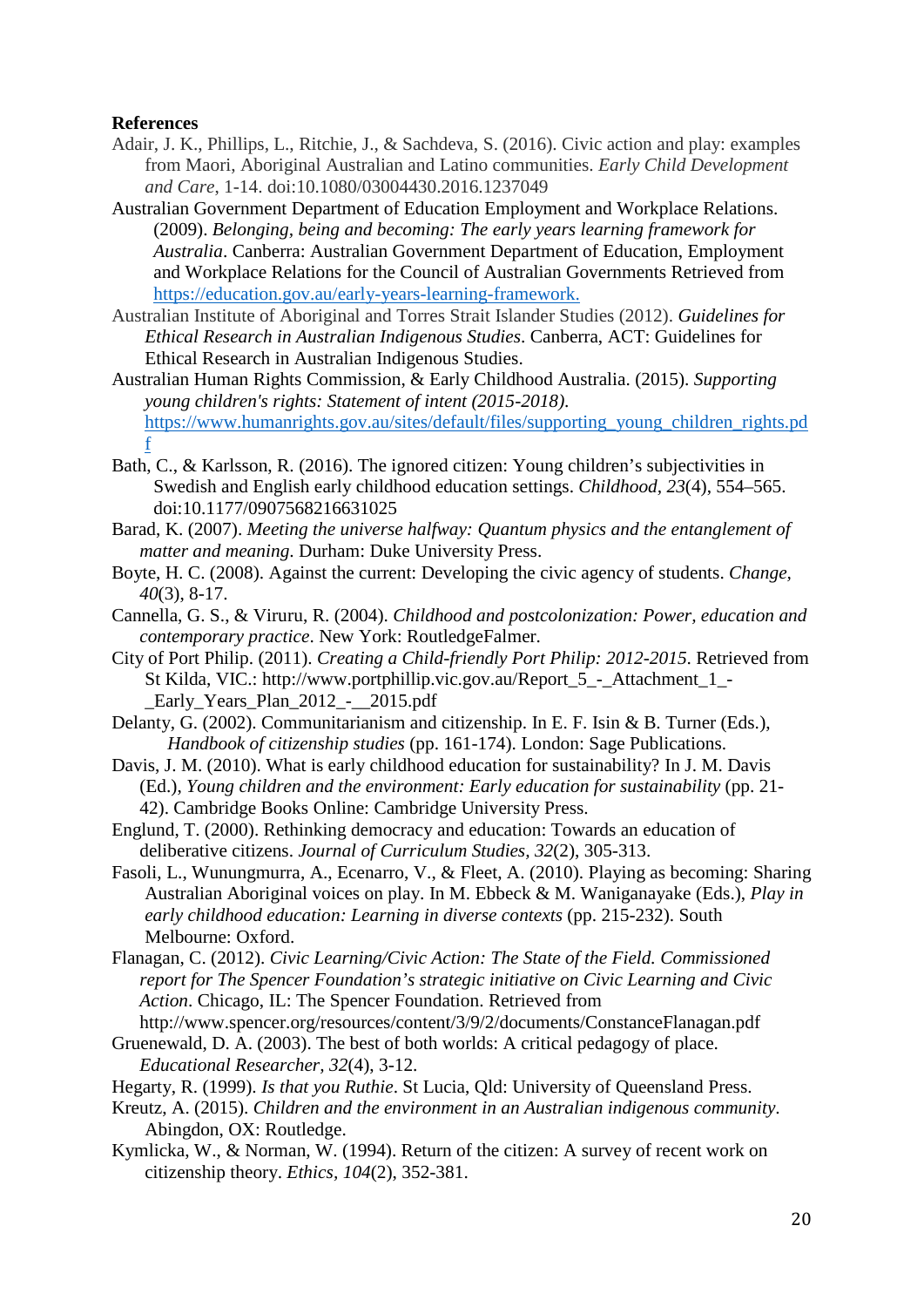- Lister, R. (2007). Why citizenship: Where, when and how children? *Theoretical inquiries in Law, 8*(2), 693-718.
- MacNaughton, G. (2007). *Trials and transitions to citizenship: What really matters in early childhood education?* Paper presented at the Dean's Lecture Series, Faculty of Education, University of Melbourne.
- Maddison, S. (2009). *Black politics: Inside the complexity of Aboriginal political culture*. Crows Nest, NSW: Allen & Unwin.
- Merleau-Ponty, M. (1948/2004). *The world of perception* (O. Davis, Trans.). London and New York: Routledge.
- Millei, Z., & Imre, R. (2009). The problems with using the concept 'citizenship' in early years policy. *Contemporary Issues in Early Childhood, 10*(3), 280-290.
- National Health and Medical Research Council (NHMRC), Australian Research Council, & Australian Vice Chancellors' Committee. (2007). *National statement on ethical conduct in human research*. Canberra: Australian Government Retrieved from [http://www.nhmrc.gov.au/PUBLICATIONS/synopses/\\_files/e72.pdf.](http://www.nhmrc.gov.au/PUBLICATIONS/synopses/_files/e72.pdf.)
- O'Loughlin, M. (1998). Paying attention to bodies in education: Theoretical resources and practical suggestions. *Educational Philosophy and Theory, 30*(3), 275–297.
- O'Loughlin, M. (2006). *Embodiment and education: Exploring creatural existence*. Netherlands: Springer.
- Page, J. (2008). Rethinking citizenship from the perspective of four and five year old children's experiences of happiness. In G. MacNaughton, P. Hughes, & K. Smith (Eds.), *Young children as active citizens* (pp. 220-229). Newcastle, UK: Cambridge Scholars Publishing.
- Pateman, C. (1970). *Participation and democratic theory*. Cambridge, UK: Cambridge University Press.
- Phillips, L. G. (2005). Stories: The Bridge of understanding. *Educating Young Children, 11*(2), 27-29.
- Phillips, L. G. (2010). Social justice storytelling and young children's active citizenship. *Discourse: Studies in the Cultural Politics of Education, 31*(4), 363-376.
- Phillips, L. G. (2011). Possibilities and quandaries for young children's active citizenship. *Early Education and Development, 22*(5), 778-794.
- Phillips, L. G. (2014). I want to do real things: Explorations of children's active community participation In J. Davis & S. Elliott (Eds.), *Research in early childhood education for sustainability: International perspectives and provocations* (pp. 194-207). Abingdon, OX: Routledge.
- Phillips, L. G. (2016). Educating children and young people on the UNCRC: Actions, avoidance and awakenings. In J. Gillett-Swan & V. Coppock (Eds.), *Children's Rights, Educational Research and the UNCRC; Past, present and future* (pp. 39-59). Didcot, Oxford: Symposium Books.
- Saballa, M., MacNaughton, G., & Smith, K. (2008). Working with children to create policy: The case of the Australian Capital Territory's Children's Plan. In G. MacNaughton, P. Hughes, & K. Smith (Eds.), *Young children as active citizens* (pp. 62-76). Newcastle: Cambridge Scholars Publishing.
- Smith. L.T. (2012). *Decolonising methodologies: Research and Indigenous peoples* (2nd ed.). London: Zed Books.
- Smith, N., & Katz, C. (1993). Grounding metaphor: Toward a spatialized politics. In M. Keith & S. Pile (Eds.), *Place and the politics of identity* (pp. 67–83). London: Routledge.
- Stolz, S. A. (2015). Embodied learning. *Educational Philosophy and Theory, 47*(5), 474-487. doi: 10.1080/00131857.2013.879694
- Tjisterman, S. (2014). Global and cosmopolitan citizenship. In H.-A. van der Heijden (Ed.),